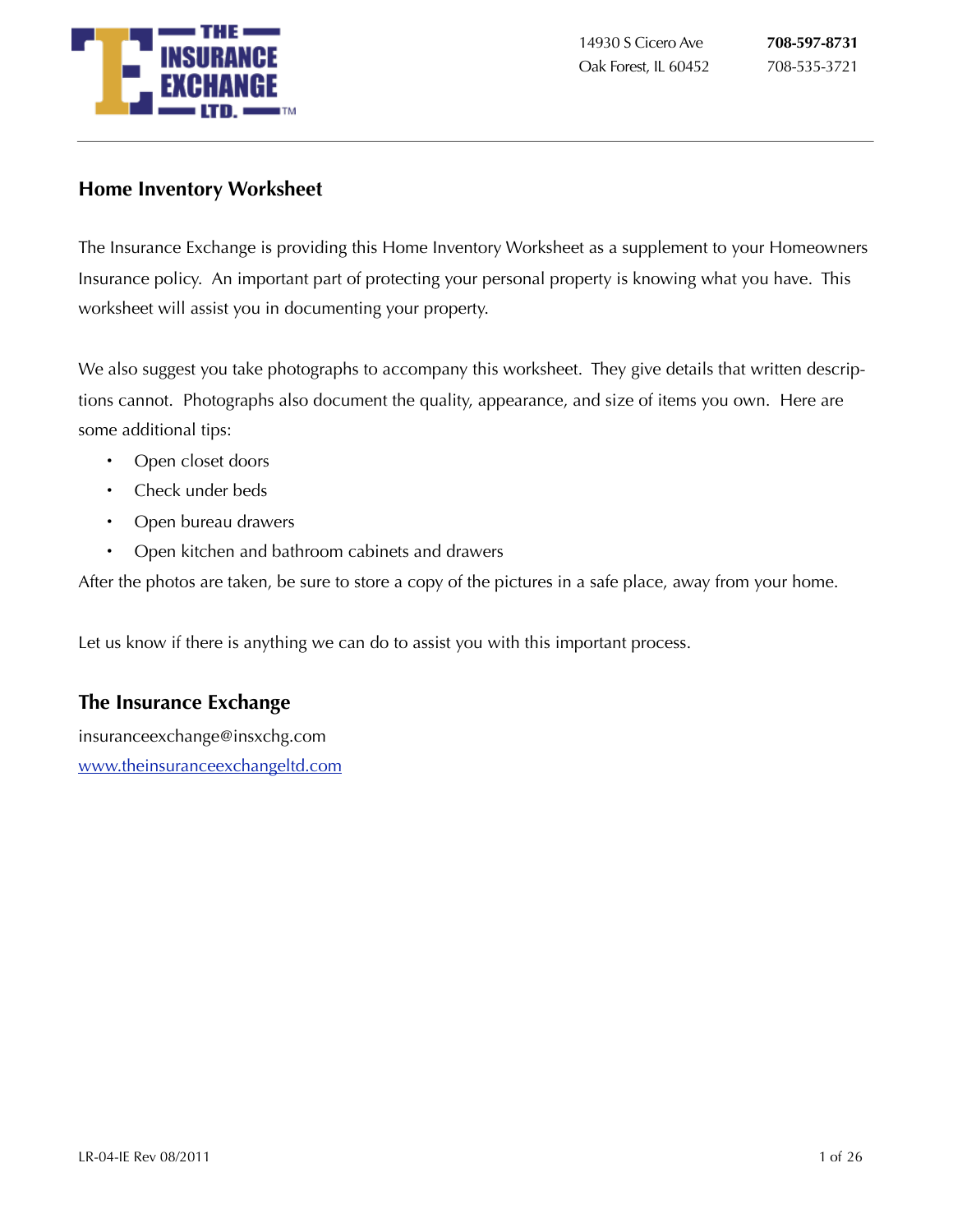### **Living room**

| Item                        | # of<br>items | Article /<br>model # | <b>Description</b> | <b>Date</b><br>purchased | <b>Price</b> | <b>Purchased</b><br>from |
|-----------------------------|---------------|----------------------|--------------------|--------------------------|--------------|--------------------------|
| Sofa                        |               |                      |                    |                          |              |                          |
| Chair                       |               |                      |                    |                          |              |                          |
| Lamps                       |               |                      |                    |                          |              |                          |
| Rugs                        |               |                      |                    |                          |              |                          |
| <b>Tables</b>               |               |                      |                    |                          |              |                          |
| Curtains                    |               |                      |                    |                          |              |                          |
| Draperies                   |               |                      |                    |                          |              |                          |
| Mirrors                     |               |                      |                    |                          |              |                          |
| Clocks                      |               |                      |                    |                          |              |                          |
| Radios                      |               |                      |                    |                          |              |                          |
| Piano / Organ               |               |                      |                    |                          |              |                          |
| Stereo                      |               |                      |                    |                          |              |                          |
| Pictures / wall<br>hangings |               |                      |                    |                          |              |                          |
| Desk                        |               |                      |                    |                          |              |                          |
| Fireplace                   |               |                      |                    |                          |              |                          |
| Equipment                   |               |                      |                    |                          |              |                          |
| Bookcase                    |               |                      |                    |                          |              |                          |
| Television                  |               |                      |                    |                          |              |                          |
| Video games                 |               |                      |                    |                          |              |                          |
| Tapes                       |               |                      |                    |                          |              |                          |
| CDs                         |               |                      |                    |                          |              |                          |
| DVD player                  |               |                      |                    |                          |              |                          |
| <b>DVDs</b>                 |               |                      |                    |                          |              |                          |
| Air conditioner             |               |                      |                    |                          |              |                          |
| Cabinet contents            |               |                      |                    |                          |              |                          |
| Books                       |               |                      |                    |                          |              |                          |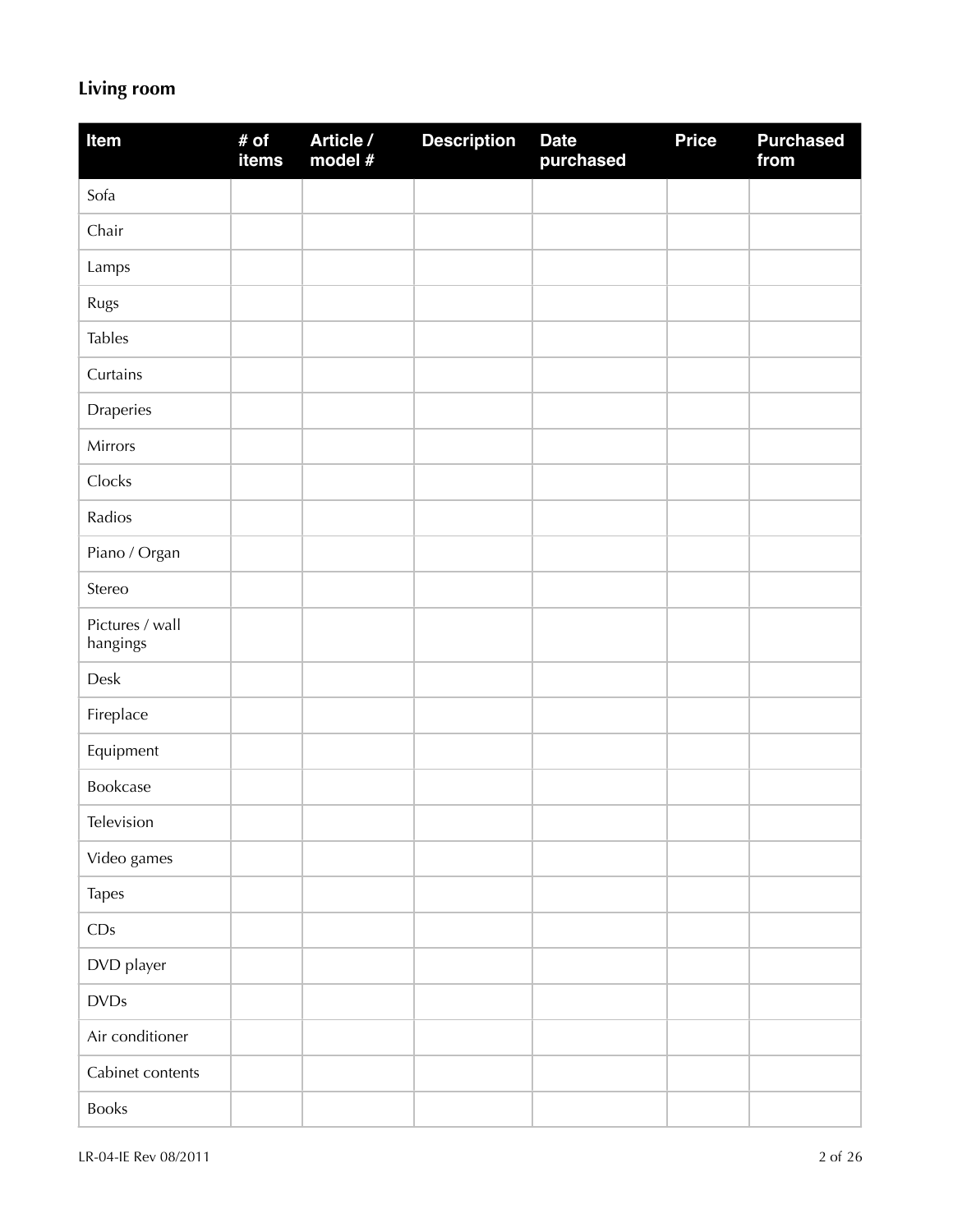| Item      | # of<br>items | Article /<br>model # | <b>Description</b> | Date<br>purchased | <b>Price</b> | <b>Purchased</b><br>from |
|-----------|---------------|----------------------|--------------------|-------------------|--------------|--------------------------|
| Camcorder |               |                      |                    |                   |              |                          |
| Plants    |               |                      |                    |                   |              |                          |
| Other     |               |                      |                    |                   |              |                          |
|           |               |                      |                    |                   |              |                          |
|           |               |                      |                    |                   |              |                          |
|           |               |                      |                    |                   |              |                          |
|           |               |                      |                    |                   |              |                          |
|           |               |                      |                    |                   |              |                          |
|           |               |                      |                    |                   |              |                          |
|           |               |                      |                    |                   |              |                          |
|           |               |                      |                    |                   |              |                          |
|           |               |                      |                    |                   |              |                          |
|           |               |                      |                    |                   |              |                          |
|           |               |                      |                    |                   |              |                          |
|           |               |                      |                    |                   |              |                          |
|           |               |                      |                    |                   |              |                          |
|           |               |                      |                    |                   |              |                          |
|           |               |                      |                    |                   |              |                          |
|           |               |                      |                    |                   |              |                          |
|           |               |                      |                    |                   |              |                          |
|           |               |                      |                    |                   |              |                          |
|           |               |                      |                    |                   |              |                          |
|           |               |                      |                    |                   |              |                          |
|           |               |                      |                    |                   |              |                          |
|           |               |                      |                    |                   |              |                          |
|           |               |                      |                    |                   |              |                          |
|           |               |                      |                    |                   |              |                          |
|           |               |                      |                    |                   |              |                          |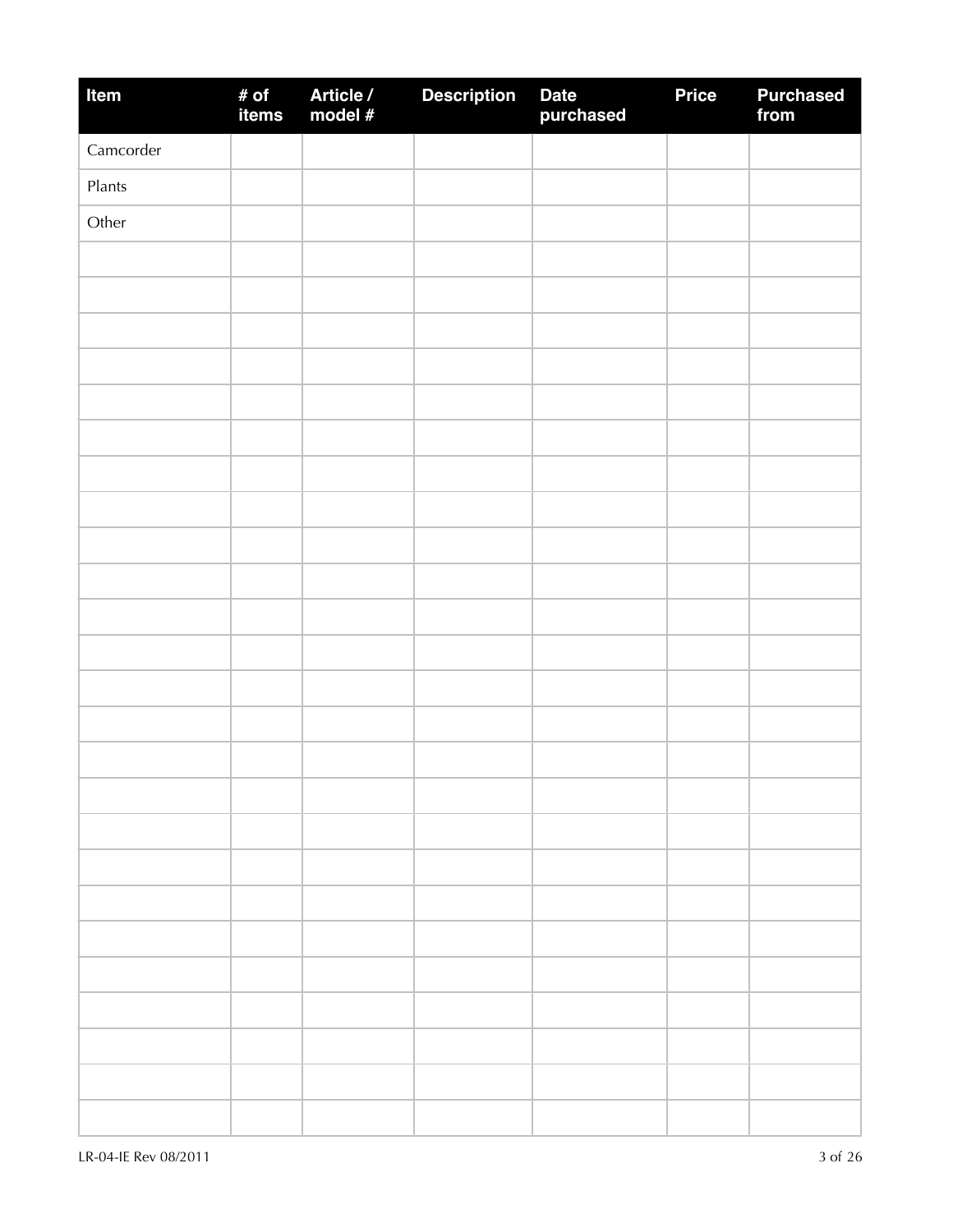## **Dining Room**

| <b>Item</b>                 | # of items           | Article /<br>model # | <b>Description</b> | <b>Date</b><br>purchased | Price | <b>Purchased</b><br>from |
|-----------------------------|----------------------|----------------------|--------------------|--------------------------|-------|--------------------------|
| <b>Buffet</b>               |                      |                      |                    |                          |       |                          |
| Chair                       |                      |                      |                    |                          |       |                          |
| Lamp                        |                      |                      |                    |                          |       |                          |
| Rug                         |                      |                      |                    |                          |       |                          |
| Table                       |                      |                      |                    |                          |       |                          |
| Curtains                    |                      |                      |                    |                          |       |                          |
| Draperies                   |                      |                      |                    |                          |       |                          |
| Mirror                      |                      |                      |                    |                          |       |                          |
| Clock                       |                      |                      |                    |                          |       |                          |
| China                       | see additional pages |                      |                    |                          |       |                          |
| Crystal                     | see additional pages |                      |                    |                          |       |                          |
| Linens                      |                      |                      |                    |                          |       |                          |
| Silver                      | see additional pages |                      |                    |                          |       |                          |
| Flatware                    | see additional pages |                      |                    |                          |       |                          |
| Pictures / wall<br>hangings |                      |                      |                    |                          |       |                          |
|                             |                      |                      |                    |                          |       |                          |
|                             |                      |                      |                    |                          |       |                          |
| China cabinet               |                      |                      |                    |                          |       |                          |
| Cabinet contents            |                      |                      |                    |                          |       |                          |
|                             |                      |                      |                    |                          |       |                          |
|                             |                      |                      |                    |                          |       |                          |
|                             |                      |                      |                    |                          |       |                          |
| Other                       |                      |                      |                    |                          |       |                          |
|                             |                      |                      |                    |                          |       |                          |
|                             |                      |                      |                    |                          |       |                          |
|                             |                      |                      |                    |                          |       |                          |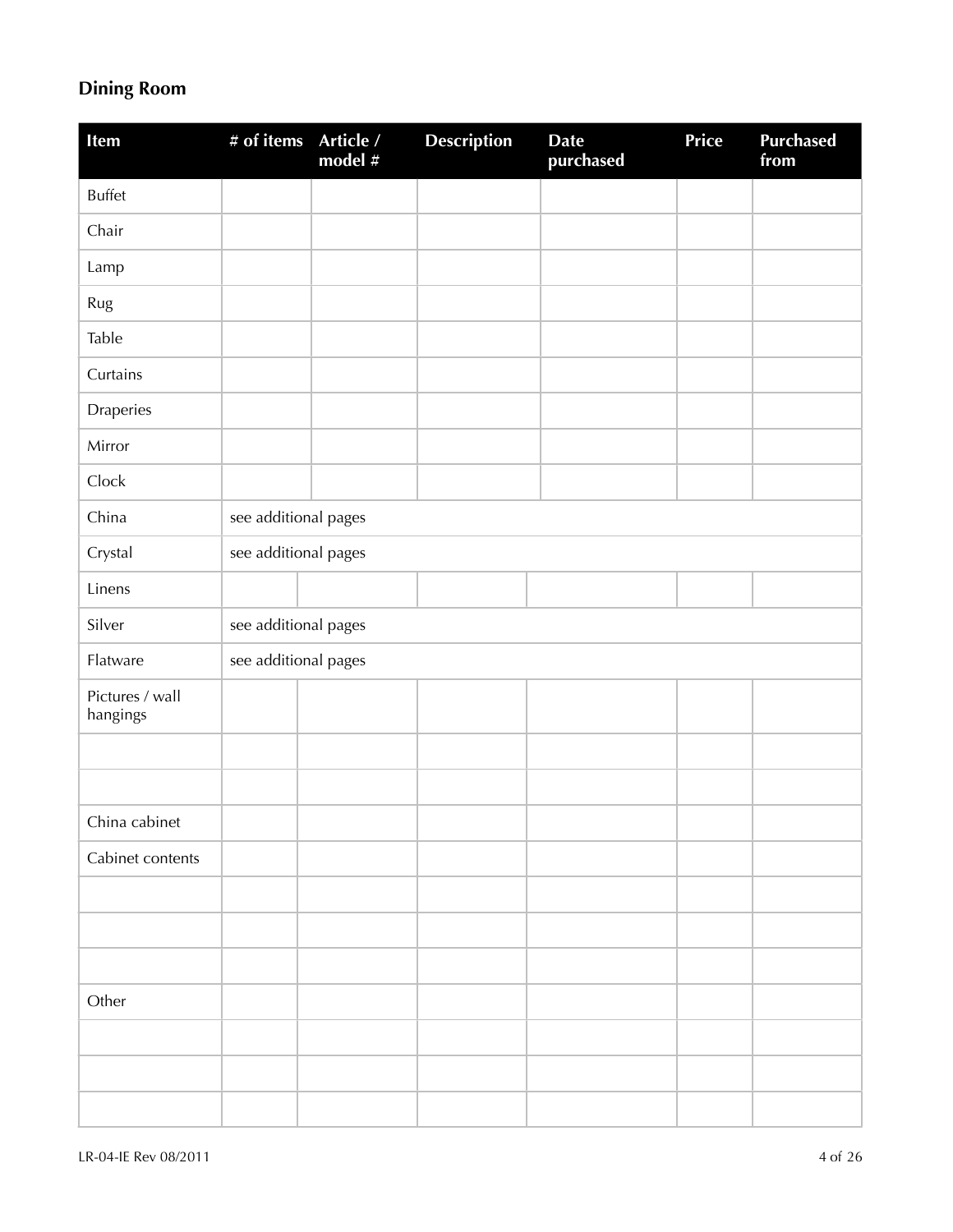## **China / Crystal / Silver / Flatware**

| Item | # of<br>items | Article /<br>model # | Description | Date<br>purchased | Price | <b>Purchased</b><br>from |
|------|---------------|----------------------|-------------|-------------------|-------|--------------------------|
|      |               |                      |             |                   |       |                          |
|      |               |                      |             |                   |       |                          |
|      |               |                      |             |                   |       |                          |
|      |               |                      |             |                   |       |                          |
|      |               |                      |             |                   |       |                          |
|      |               |                      |             |                   |       |                          |
|      |               |                      |             |                   |       |                          |
|      |               |                      |             |                   |       |                          |
|      |               |                      |             |                   |       |                          |
|      |               |                      |             |                   |       |                          |
|      |               |                      |             |                   |       |                          |
|      |               |                      |             |                   |       |                          |
|      |               |                      |             |                   |       |                          |
|      |               |                      |             |                   |       |                          |
|      |               |                      |             |                   |       |                          |
|      |               |                      |             |                   |       |                          |
|      |               |                      |             |                   |       |                          |
|      |               |                      |             |                   |       |                          |
|      |               |                      |             |                   |       |                          |
|      |               |                      |             |                   |       |                          |
|      |               |                      |             |                   |       |                          |
|      |               |                      |             |                   |       |                          |
|      |               |                      |             |                   |       |                          |
|      |               |                      |             |                   |       |                          |
|      |               |                      |             |                   |       |                          |
|      |               |                      |             |                   |       |                          |
|      |               |                      |             |                   |       |                          |
|      |               |                      |             |                   |       |                          |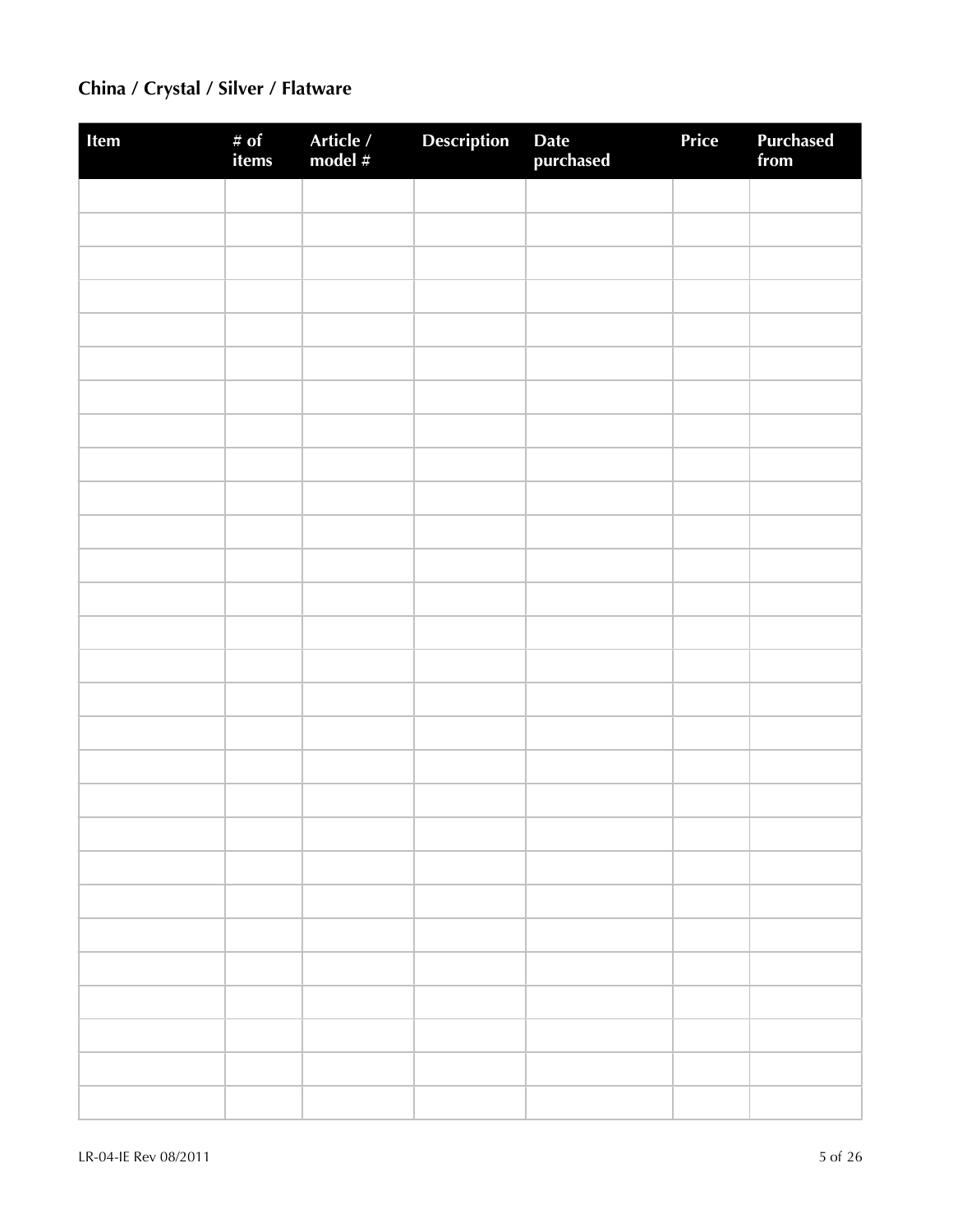### **Bedroom 1**

| Item                        | # of<br>items | Article /<br>model # | <b>Description</b> | <b>Date</b><br>purchased | <b>Price</b> | <b>Purchased</b><br>from |
|-----------------------------|---------------|----------------------|--------------------|--------------------------|--------------|--------------------------|
| Headboard                   |               |                      |                    |                          |              |                          |
| Mattress                    |               |                      |                    |                          |              |                          |
| <b>Box Spring</b>           |               |                      |                    |                          |              |                          |
| Chairs                      |               |                      |                    |                          |              |                          |
| <b>Dressers</b>             |               |                      |                    |                          |              |                          |
| Rugs                        |               |                      |                    |                          |              |                          |
| <b>Tables</b>               |               |                      |                    |                          |              |                          |
| Curtains                    |               |                      |                    |                          |              |                          |
| <b>Drapes</b>               |               |                      |                    |                          |              |                          |
| Mirrors                     |               |                      |                    |                          |              |                          |
| Clocks                      |               |                      |                    |                          |              |                          |
| Radios                      |               |                      |                    |                          |              |                          |
| Linens                      |               |                      |                    |                          |              |                          |
| Desk                        |               |                      |                    |                          |              |                          |
| Nightstands                 |               |                      |                    |                          |              |                          |
| Lamps                       |               |                      |                    |                          |              |                          |
| Pictures/wall hang-<br>ings |               |                      |                    |                          |              |                          |
|                             |               |                      |                    |                          |              |                          |
|                             |               |                      |                    |                          |              |                          |
| Television                  |               |                      |                    |                          |              |                          |
| ${\sf VCR}$                 |               |                      |                    |                          |              |                          |
| DVD Player                  |               |                      |                    |                          |              |                          |
| Bric-a-brac                 |               |                      |                    |                          |              |                          |
|                             |               |                      |                    |                          |              |                          |
|                             |               |                      |                    |                          |              |                          |
|                             |               |                      |                    |                          |              |                          |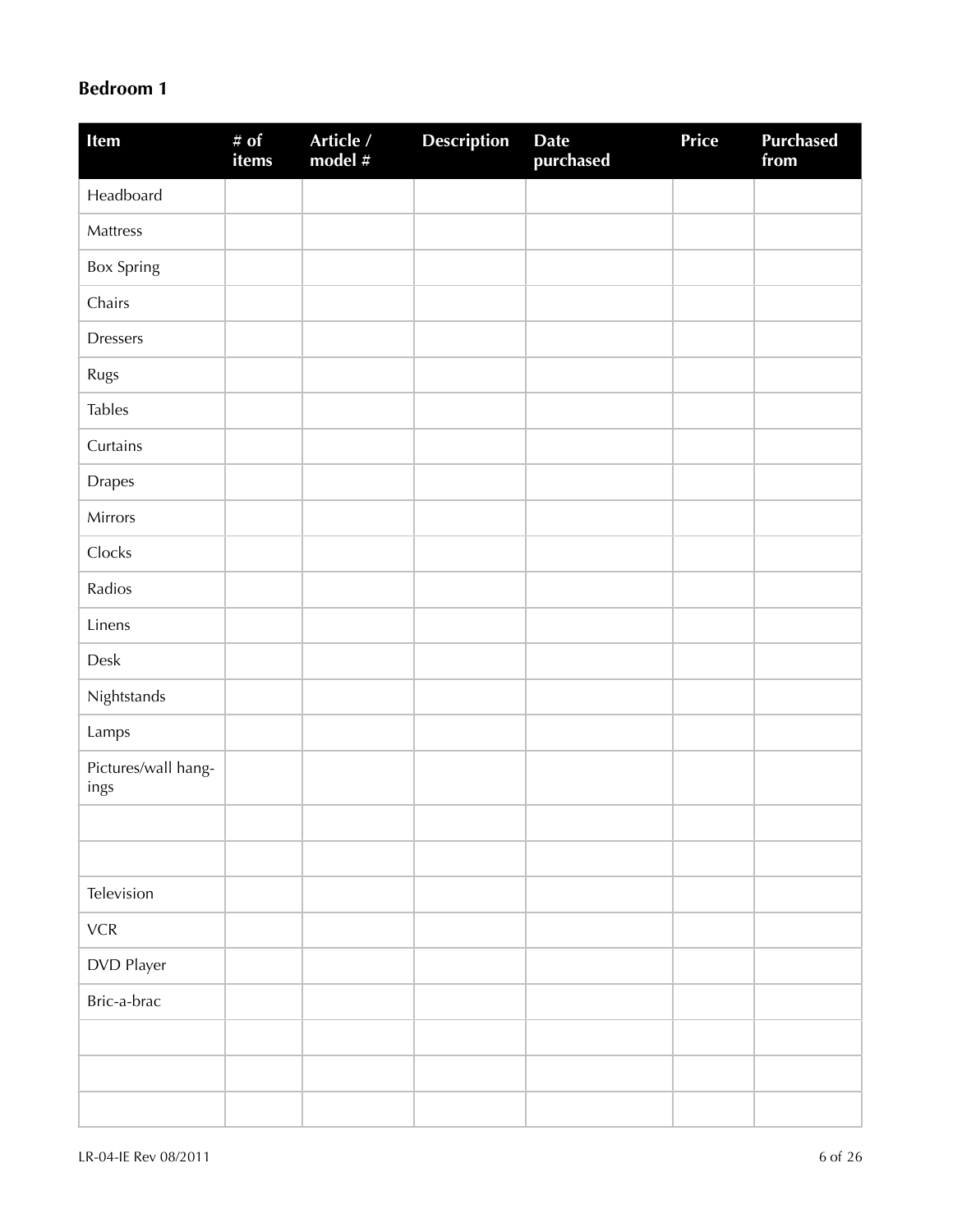| Item  | # of<br>items | Article /<br>model # | <b>Description</b> | Date<br>purchased | Price | Purchased<br>from |
|-------|---------------|----------------------|--------------------|-------------------|-------|-------------------|
| Other |               |                      |                    |                   |       |                   |
|       |               |                      |                    |                   |       |                   |
|       |               |                      |                    |                   |       |                   |
|       |               |                      |                    |                   |       |                   |
|       |               |                      |                    |                   |       |                   |
|       |               |                      |                    |                   |       |                   |
|       |               |                      |                    |                   |       |                   |
|       |               |                      |                    |                   |       |                   |
|       |               |                      |                    |                   |       |                   |
|       |               |                      |                    |                   |       |                   |
|       |               |                      |                    |                   |       |                   |
|       |               |                      |                    |                   |       |                   |
|       |               |                      |                    |                   |       |                   |
|       |               |                      |                    |                   |       |                   |
|       |               |                      |                    |                   |       |                   |
|       |               |                      |                    |                   |       |                   |
|       |               |                      |                    |                   |       |                   |
|       |               |                      |                    |                   |       |                   |
|       |               |                      |                    |                   |       |                   |
|       |               |                      |                    |                   |       |                   |
|       |               |                      |                    |                   |       |                   |
|       |               |                      |                    |                   |       |                   |
|       |               |                      |                    |                   |       |                   |
|       |               |                      |                    |                   |       |                   |
|       |               |                      |                    |                   |       |                   |
|       |               |                      |                    |                   |       |                   |
|       |               |                      |                    |                   |       |                   |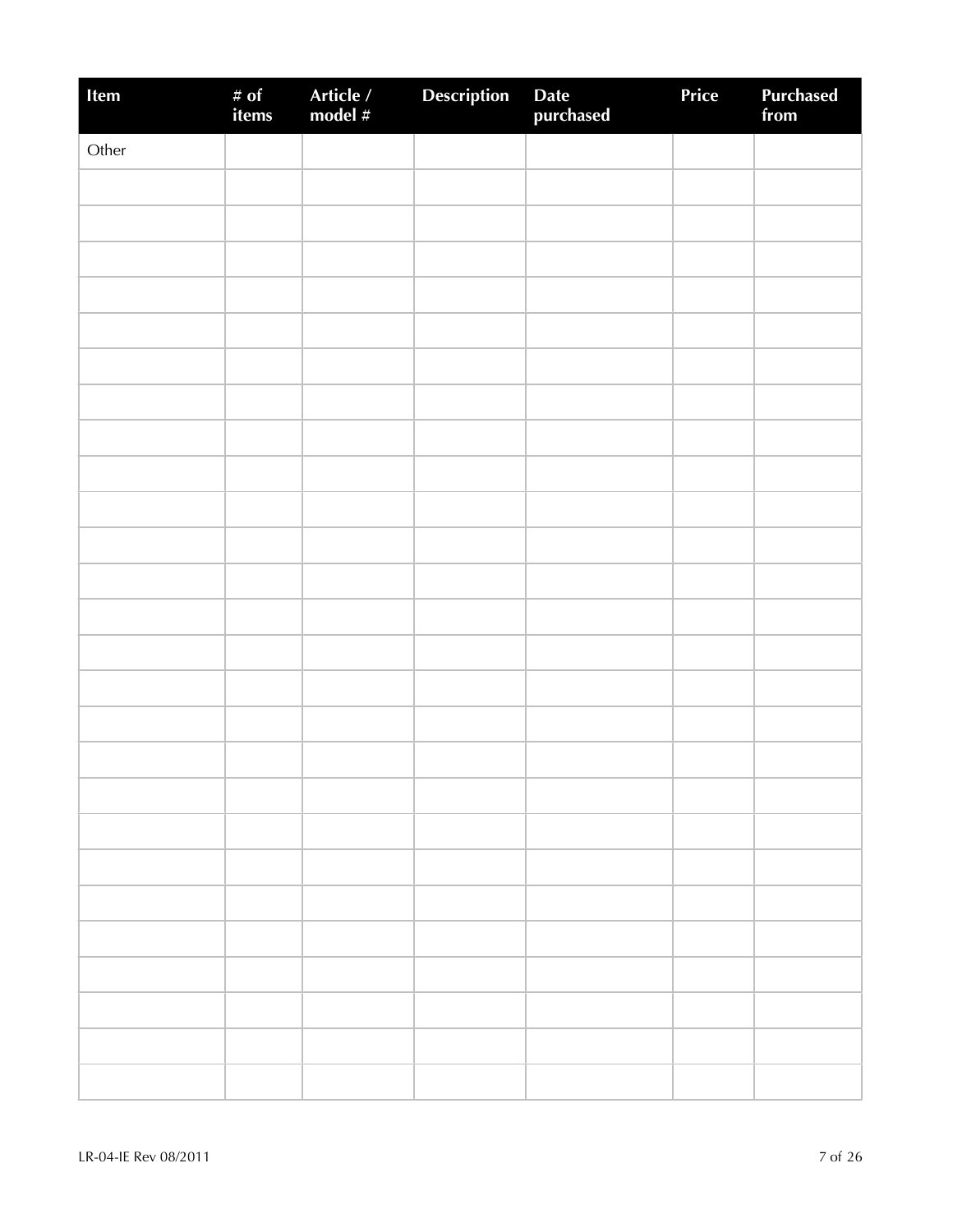### **Bedroom 2**

| Item                        | # of<br>items | Article /<br>model $#$ | <b>Description</b> | <b>Date</b><br>purchased | Price | <b>Purchased</b><br>from |
|-----------------------------|---------------|------------------------|--------------------|--------------------------|-------|--------------------------|
| Headboard                   |               |                        |                    |                          |       |                          |
| Mattress                    |               |                        |                    |                          |       |                          |
| Box Spring                  |               |                        |                    |                          |       |                          |
| Chairs                      |               |                        |                    |                          |       |                          |
| <b>Dressers</b>             |               |                        |                    |                          |       |                          |
| Rugs                        |               |                        |                    |                          |       |                          |
| <b>Tables</b>               |               |                        |                    |                          |       |                          |
| Curtains                    |               |                        |                    |                          |       |                          |
| <b>Drapes</b>               |               |                        |                    |                          |       |                          |
| Mirrors                     |               |                        |                    |                          |       |                          |
| Clocks                      |               |                        |                    |                          |       |                          |
| Radios                      |               |                        |                    |                          |       |                          |
| Linens                      |               |                        |                    |                          |       |                          |
| Desk                        |               |                        |                    |                          |       |                          |
| Nightstands                 |               |                        |                    |                          |       |                          |
| Lamps                       |               |                        |                    |                          |       |                          |
| Pictures/wall hang-<br>ings |               |                        |                    |                          |       |                          |
|                             |               |                        |                    |                          |       |                          |
|                             |               |                        |                    |                          |       |                          |
| Television                  |               |                        |                    |                          |       |                          |
| ${\sf VCR}$                 |               |                        |                    |                          |       |                          |
| DVD Player                  |               |                        |                    |                          |       |                          |
| Bric-a-brac                 |               |                        |                    |                          |       |                          |
|                             |               |                        |                    |                          |       |                          |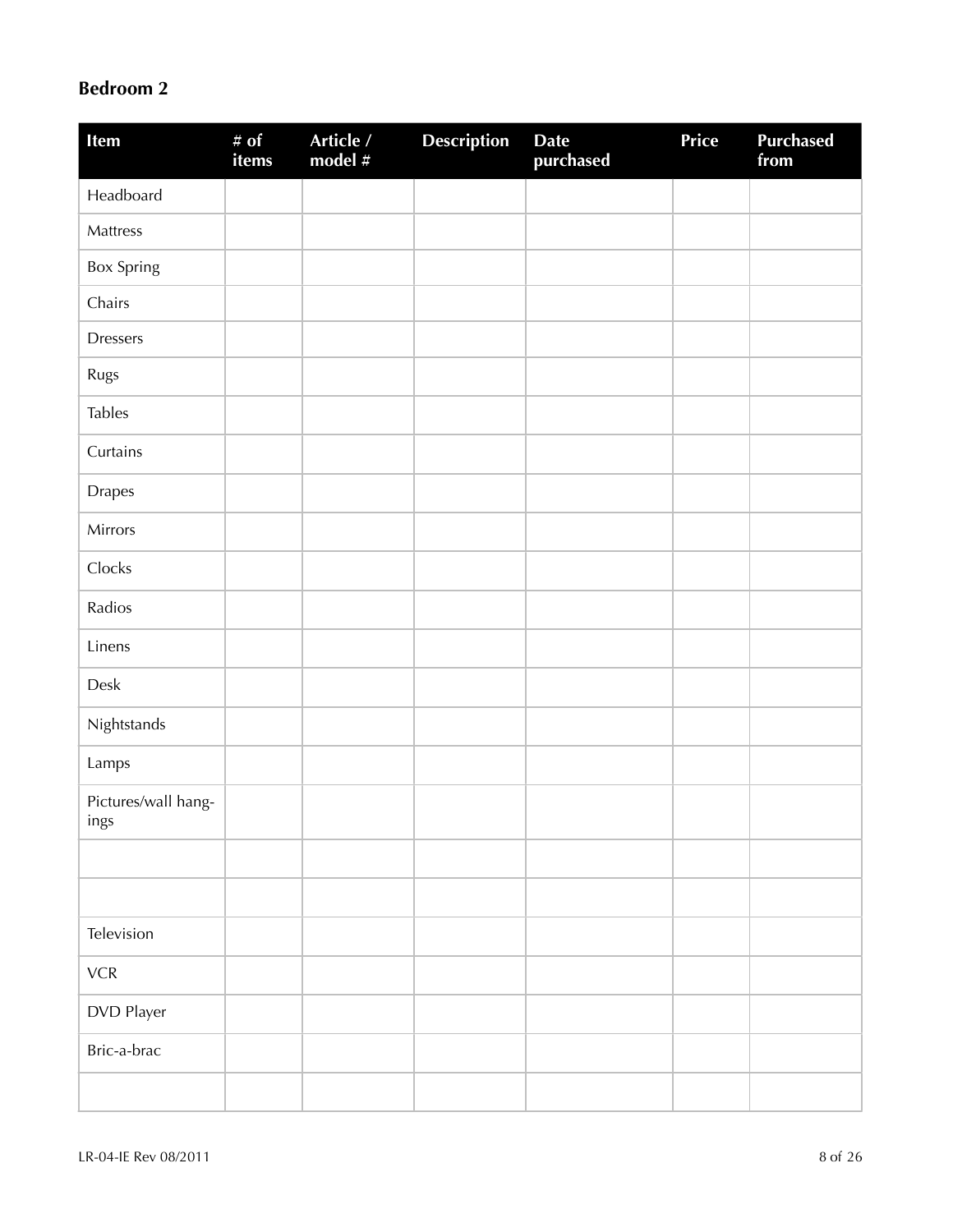| Item  | # of<br>items | Article /<br>model # | Description | Date<br>purchased | Price | <b>Purchased</b><br>from |
|-------|---------------|----------------------|-------------|-------------------|-------|--------------------------|
| Other |               |                      |             |                   |       |                          |
|       |               |                      |             |                   |       |                          |
|       |               |                      |             |                   |       |                          |
|       |               |                      |             |                   |       |                          |
|       |               |                      |             |                   |       |                          |
|       |               |                      |             |                   |       |                          |
|       |               |                      |             |                   |       |                          |
|       |               |                      |             |                   |       |                          |
|       |               |                      |             |                   |       |                          |
|       |               |                      |             |                   |       |                          |
|       |               |                      |             |                   |       |                          |
|       |               |                      |             |                   |       |                          |
|       |               |                      |             |                   |       |                          |
|       |               |                      |             |                   |       |                          |
|       |               |                      |             |                   |       |                          |
|       |               |                      |             |                   |       |                          |
|       |               |                      |             |                   |       |                          |
|       |               |                      |             |                   |       |                          |
|       |               |                      |             |                   |       |                          |
|       |               |                      |             |                   |       |                          |
|       |               |                      |             |                   |       |                          |
|       |               |                      |             |                   |       |                          |
|       |               |                      |             |                   |       |                          |
|       |               |                      |             |                   |       |                          |
|       |               |                      |             |                   |       |                          |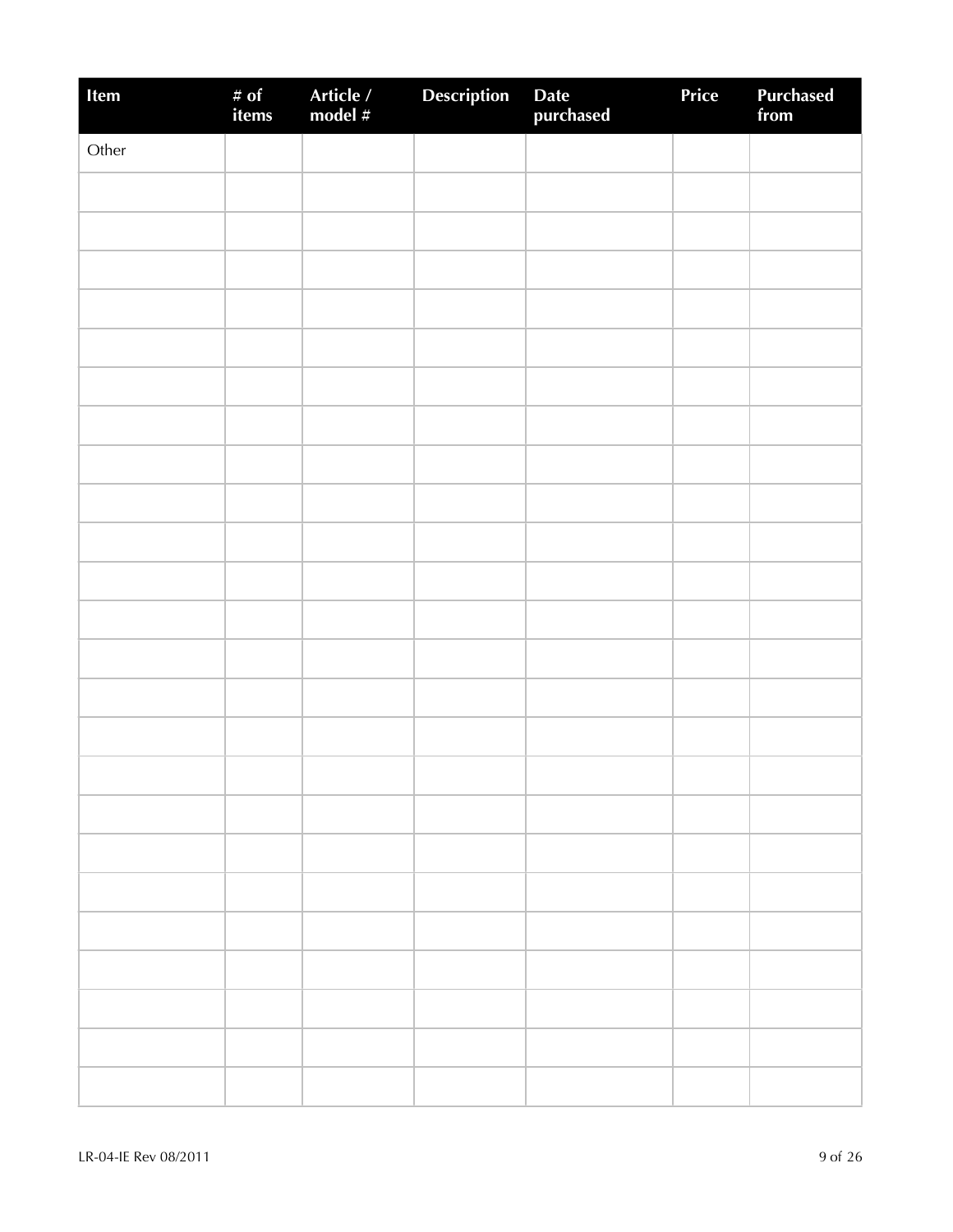### **Bedroom 3**

| Item                        | # $of$<br>items | Article /<br>model # | <b>Description</b> | <b>Date</b><br>purchased | Price | <b>Purchased</b><br>from |
|-----------------------------|-----------------|----------------------|--------------------|--------------------------|-------|--------------------------|
| Headboard                   |                 |                      |                    |                          |       |                          |
| Mattress                    |                 |                      |                    |                          |       |                          |
| <b>Box Spring</b>           |                 |                      |                    |                          |       |                          |
| Chairs                      |                 |                      |                    |                          |       |                          |
| <b>Dressers</b>             |                 |                      |                    |                          |       |                          |
| Rugs                        |                 |                      |                    |                          |       |                          |
| <b>Tables</b>               |                 |                      |                    |                          |       |                          |
| Curtains                    |                 |                      |                    |                          |       |                          |
| <b>Drapes</b>               |                 |                      |                    |                          |       |                          |
| Mirrors                     |                 |                      |                    |                          |       |                          |
| Clocks                      |                 |                      |                    |                          |       |                          |
| Radios                      |                 |                      |                    |                          |       |                          |
| Linens                      |                 |                      |                    |                          |       |                          |
| Desk                        |                 |                      |                    |                          |       |                          |
| Nightstands                 |                 |                      |                    |                          |       |                          |
| Lamps                       |                 |                      |                    |                          |       |                          |
| Pictures/wall hang-<br>ings |                 |                      |                    |                          |       |                          |
|                             |                 |                      |                    |                          |       |                          |
|                             |                 |                      |                    |                          |       |                          |
| Television                  |                 |                      |                    |                          |       |                          |
| ${\sf VCR}$                 |                 |                      |                    |                          |       |                          |
| DVD Player                  |                 |                      |                    |                          |       |                          |
| Bric-a-brac                 |                 |                      |                    |                          |       |                          |
|                             |                 |                      |                    |                          |       |                          |
|                             |                 |                      |                    |                          |       |                          |
|                             |                 |                      |                    |                          |       |                          |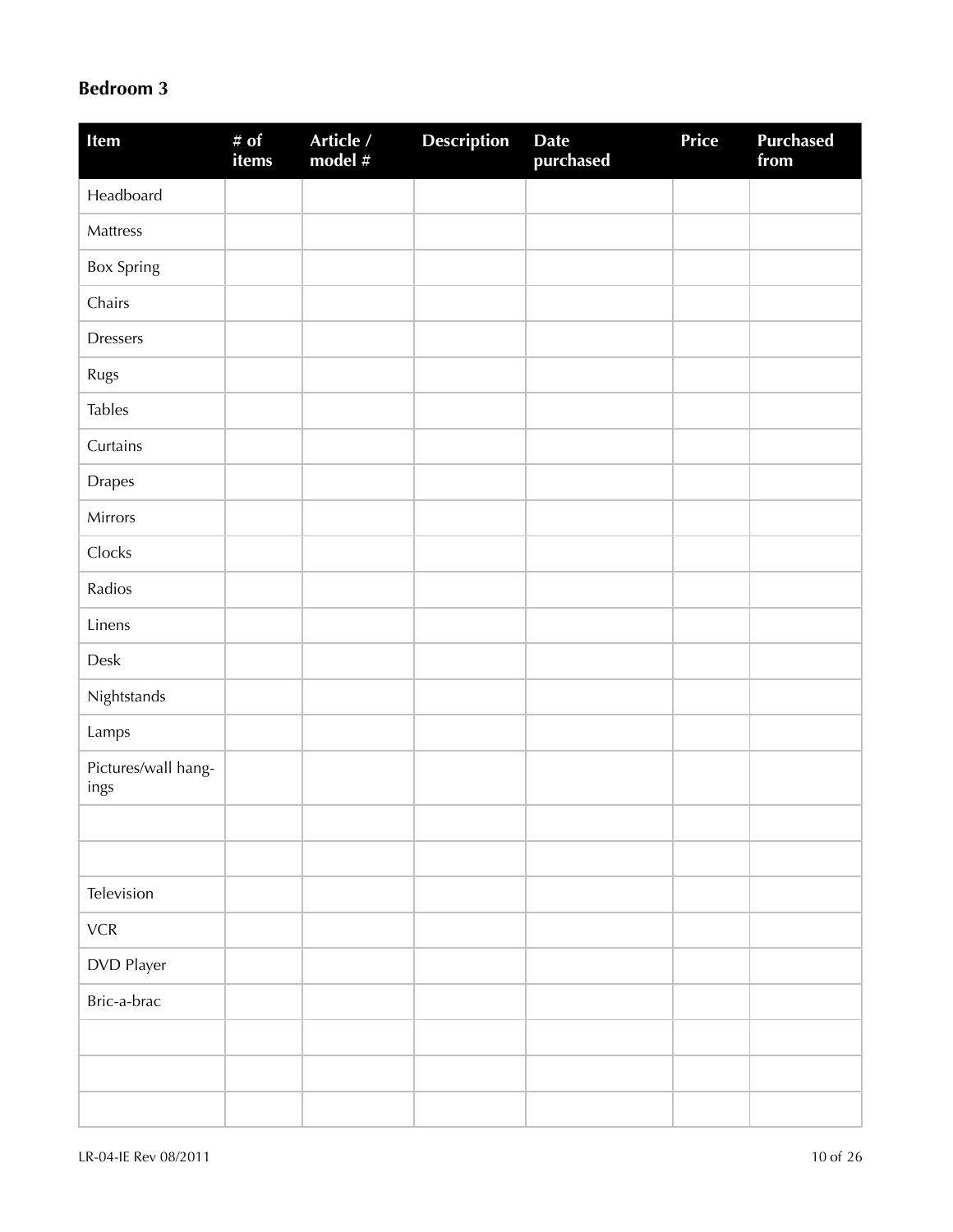| Item  | # of<br>items | Article /<br>model # | Description | Date<br>purchased | Price | Purchased<br>from |
|-------|---------------|----------------------|-------------|-------------------|-------|-------------------|
| Other |               |                      |             |                   |       |                   |
|       |               |                      |             |                   |       |                   |
|       |               |                      |             |                   |       |                   |
|       |               |                      |             |                   |       |                   |
|       |               |                      |             |                   |       |                   |
|       |               |                      |             |                   |       |                   |
|       |               |                      |             |                   |       |                   |
|       |               |                      |             |                   |       |                   |
|       |               |                      |             |                   |       |                   |
|       |               |                      |             |                   |       |                   |
|       |               |                      |             |                   |       |                   |
|       |               |                      |             |                   |       |                   |
|       |               |                      |             |                   |       |                   |
|       |               |                      |             |                   |       |                   |
|       |               |                      |             |                   |       |                   |
|       |               |                      |             |                   |       |                   |
|       |               |                      |             |                   |       |                   |
|       |               |                      |             |                   |       |                   |
|       |               |                      |             |                   |       |                   |
|       |               |                      |             |                   |       |                   |
|       |               |                      |             |                   |       |                   |
|       |               |                      |             |                   |       |                   |
|       |               |                      |             |                   |       |                   |
|       |               |                      |             |                   |       |                   |
|       |               |                      |             |                   |       |                   |
|       |               |                      |             |                   |       |                   |
|       |               |                      |             |                   |       |                   |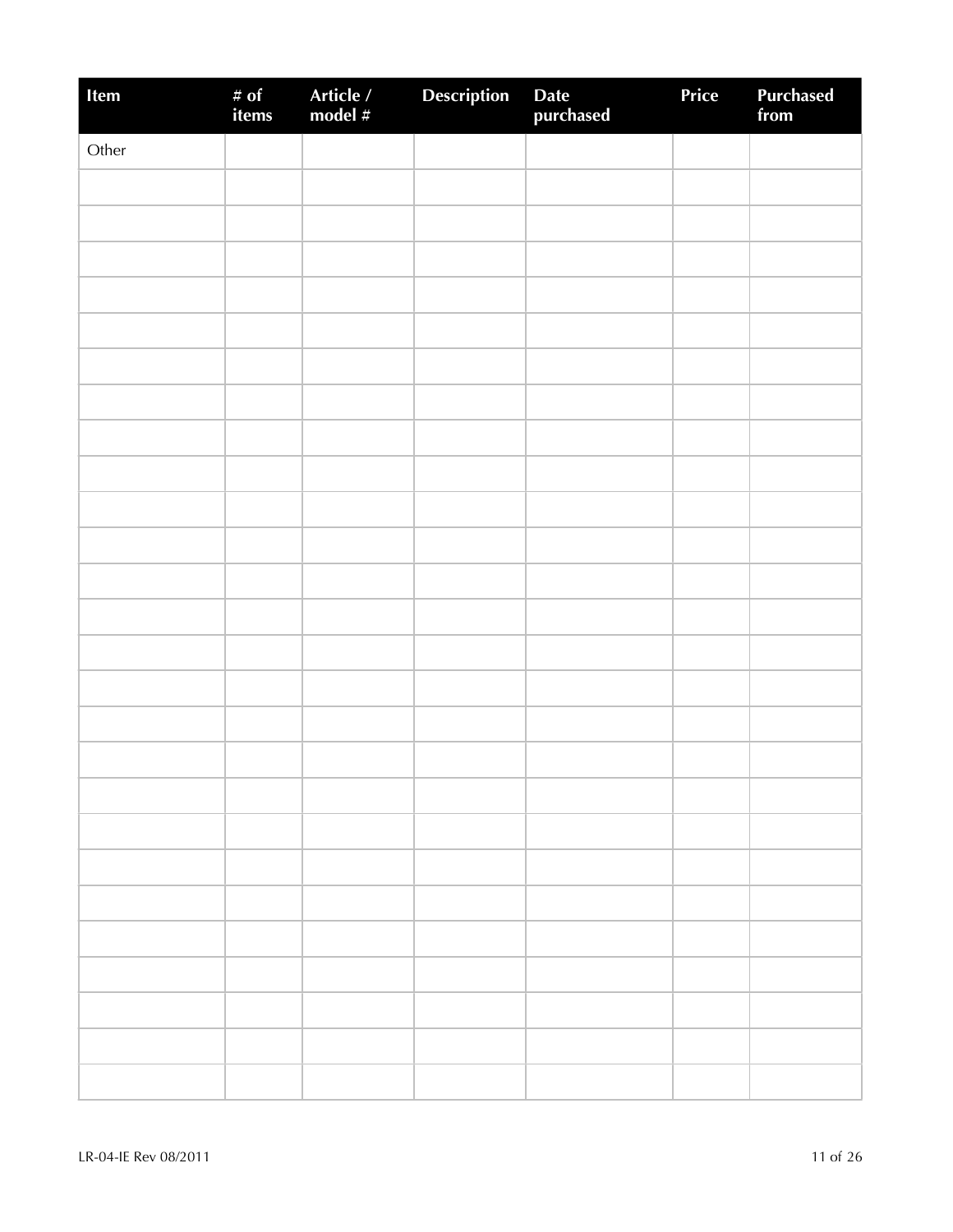## **Clothing / Shoes**

| Item | # of<br>items | Article /<br>model # | Description | Date<br>purchased | Price | Purchased<br>from |
|------|---------------|----------------------|-------------|-------------------|-------|-------------------|
|      |               |                      |             |                   |       |                   |
|      |               |                      |             |                   |       |                   |
|      |               |                      |             |                   |       |                   |
|      |               |                      |             |                   |       |                   |
|      |               |                      |             |                   |       |                   |
|      |               |                      |             |                   |       |                   |
|      |               |                      |             |                   |       |                   |
|      |               |                      |             |                   |       |                   |
|      |               |                      |             |                   |       |                   |
|      |               |                      |             |                   |       |                   |
|      |               |                      |             |                   |       |                   |
|      |               |                      |             |                   |       |                   |
|      |               |                      |             |                   |       |                   |
|      |               |                      |             |                   |       |                   |
|      |               |                      |             |                   |       |                   |
|      |               |                      |             |                   |       |                   |
|      |               |                      |             |                   |       |                   |
|      |               |                      |             |                   |       |                   |
|      |               |                      |             |                   |       |                   |
|      |               |                      |             |                   |       |                   |
|      |               |                      |             |                   |       |                   |
|      |               |                      |             |                   |       |                   |
|      |               |                      |             |                   |       |                   |
|      |               |                      |             |                   |       |                   |
|      |               |                      |             |                   |       |                   |
|      |               |                      |             |                   |       |                   |
|      |               |                      |             |                   |       |                   |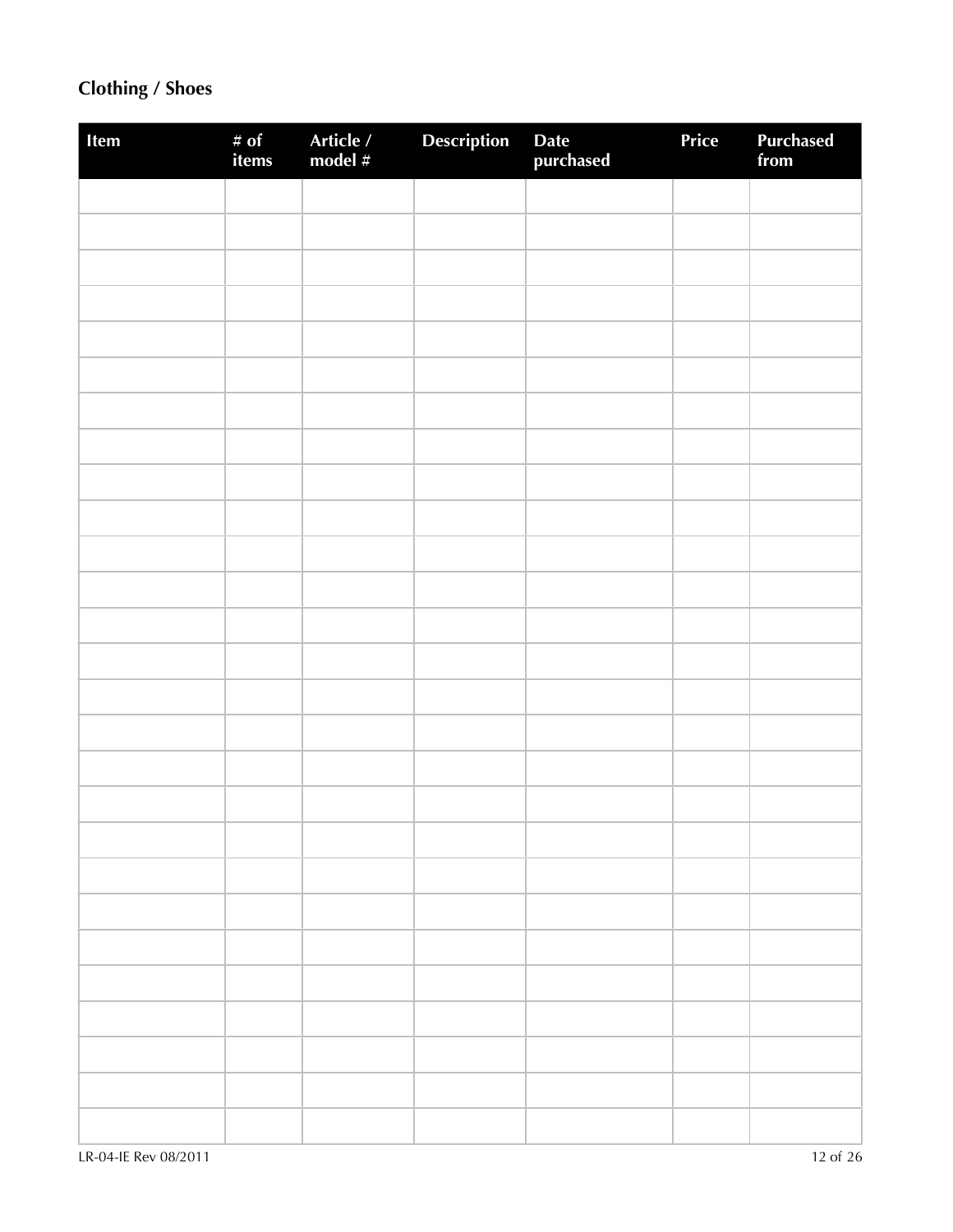### **Kitchen**

| Item               | # of<br><i>items</i> | Article /<br>model # | <b>Description</b> | <b>Date</b><br>purchased | <b>Price</b> | <b>Purchased</b><br>from |
|--------------------|----------------------|----------------------|--------------------|--------------------------|--------------|--------------------------|
| Stove              |                      |                      |                    |                          |              |                          |
| Refrigerator       |                      |                      |                    |                          |              |                          |
| Dishwasher         |                      |                      |                    |                          |              |                          |
| Table              |                      |                      |                    |                          |              |                          |
| Chairs             |                      |                      |                    |                          |              |                          |
| Cabinets           |                      |                      |                    |                          |              |                          |
| Utensils           |                      | See additional pages |                    |                          |              |                          |
| Cutlery            |                      | See additional pages |                    |                          |              |                          |
| <b>Dishes</b>      |                      | See additional pages |                    |                          |              |                          |
| Glassware          |                      | See additional pages |                    |                          |              |                          |
| Microwave          |                      |                      |                    |                          |              |                          |
| Rotisserie         |                      |                      |                    |                          |              |                          |
| Food processor     |                      |                      |                    |                          |              |                          |
| Mixer              |                      |                      |                    |                          |              |                          |
| Blender            |                      |                      |                    |                          |              |                          |
| Radio              |                      |                      |                    |                          |              |                          |
| Clock              |                      |                      |                    |                          |              |                          |
| Television         |                      |                      |                    |                          |              |                          |
| Pots and pans      |                      | See additional pages |                    |                          |              |                          |
| Baking pans/dishes |                      | See additional pages |                    |                          |              |                          |
| Bowls              |                      | See additional pages |                    |                          |              |                          |
| Other appliances   |                      |                      |                    |                          |              |                          |
|                    |                      |                      |                    |                          |              |                          |
|                    |                      |                      |                    |                          |              |                          |
|                    |                      |                      |                    |                          |              |                          |
| Lighting           |                      |                      |                    |                          |              |                          |
|                    |                      |                      |                    |                          |              |                          |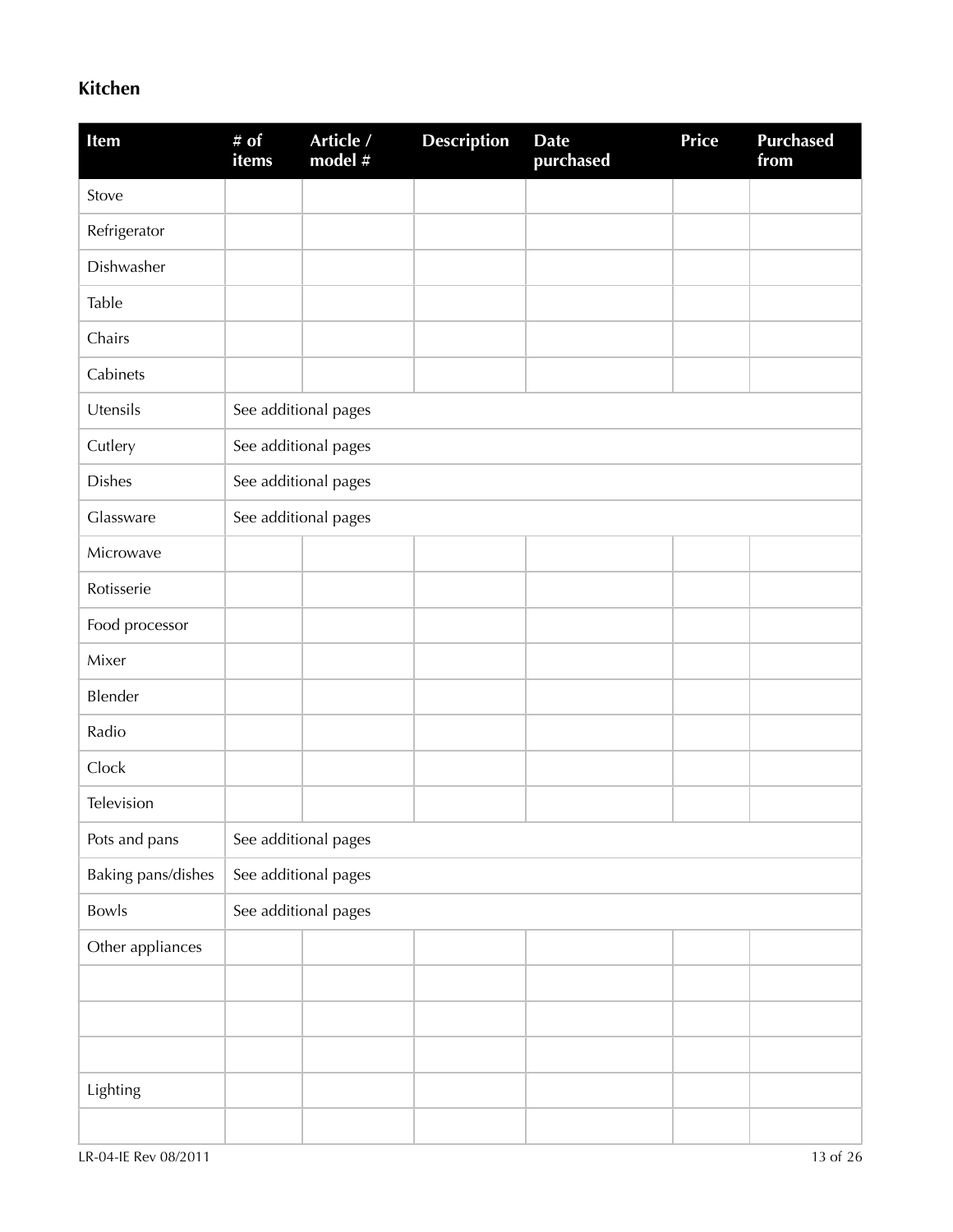| Item                        | # of<br>items | Article /<br>model # | <b>Description</b> | Date<br>purchased | Price | <b>Purchased</b><br>from |
|-----------------------------|---------------|----------------------|--------------------|-------------------|-------|--------------------------|
| Pictures/wall hang-<br>ings |               |                      |                    |                   |       |                          |
|                             |               |                      |                    |                   |       |                          |
|                             |               |                      |                    |                   |       |                          |
| Other                       |               |                      |                    |                   |       |                          |
|                             |               |                      |                    |                   |       |                          |
|                             |               |                      |                    |                   |       |                          |
|                             |               |                      |                    |                   |       |                          |
|                             |               |                      |                    |                   |       |                          |
|                             |               |                      |                    |                   |       |                          |
|                             |               |                      |                    |                   |       |                          |
|                             |               |                      |                    |                   |       |                          |
|                             |               |                      |                    |                   |       |                          |
|                             |               |                      |                    |                   |       |                          |
|                             |               |                      |                    |                   |       |                          |
|                             |               |                      |                    |                   |       |                          |
|                             |               |                      |                    |                   |       |                          |
|                             |               |                      |                    |                   |       |                          |
|                             |               |                      |                    |                   |       |                          |
|                             |               |                      |                    |                   |       |                          |
|                             |               |                      |                    |                   |       |                          |
|                             |               |                      |                    |                   |       |                          |
|                             |               |                      |                    |                   |       |                          |
|                             |               |                      |                    |                   |       |                          |
|                             |               |                      |                    |                   |       |                          |
|                             |               |                      |                    |                   |       |                          |
|                             |               |                      |                    |                   |       |                          |
|                             |               |                      |                    |                   |       |                          |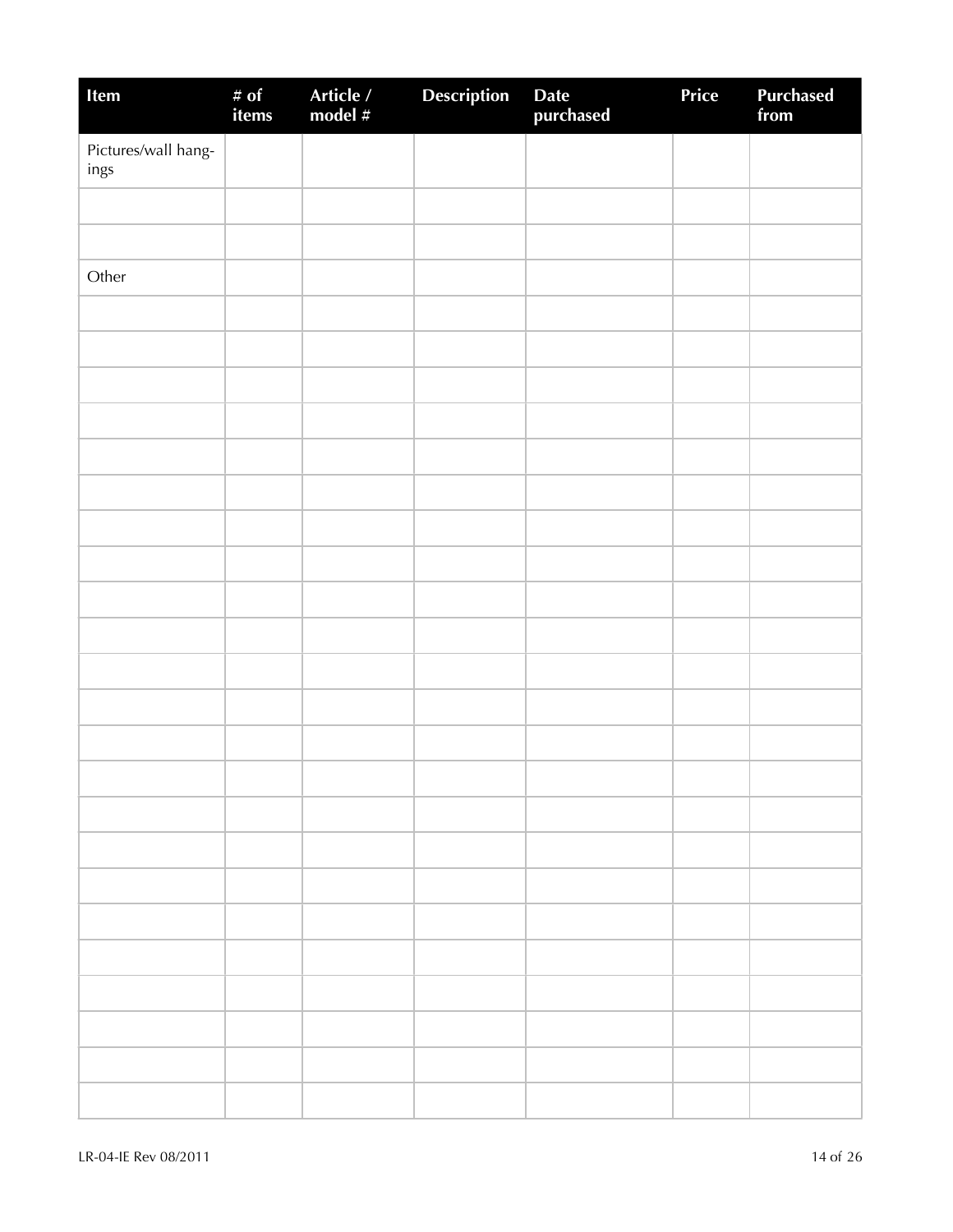# **Utensils / Cutlery / Dishes / Glassware**

| Item | # of<br>items | Article /<br>model # | Description | Date<br>purchased | Price | <b>Purchased</b><br>from |
|------|---------------|----------------------|-------------|-------------------|-------|--------------------------|
|      |               |                      |             |                   |       |                          |
|      |               |                      |             |                   |       |                          |
|      |               |                      |             |                   |       |                          |
|      |               |                      |             |                   |       |                          |
|      |               |                      |             |                   |       |                          |
|      |               |                      |             |                   |       |                          |
|      |               |                      |             |                   |       |                          |
|      |               |                      |             |                   |       |                          |
|      |               |                      |             |                   |       |                          |
|      |               |                      |             |                   |       |                          |
|      |               |                      |             |                   |       |                          |
|      |               |                      |             |                   |       |                          |
|      |               |                      |             |                   |       |                          |
|      |               |                      |             |                   |       |                          |
|      |               |                      |             |                   |       |                          |
|      |               |                      |             |                   |       |                          |
|      |               |                      |             |                   |       |                          |
|      |               |                      |             |                   |       |                          |
|      |               |                      |             |                   |       |                          |
|      |               |                      |             |                   |       |                          |
|      |               |                      |             |                   |       |                          |
|      |               |                      |             |                   |       |                          |
|      |               |                      |             |                   |       |                          |
|      |               |                      |             |                   |       |                          |
|      |               |                      |             |                   |       |                          |
|      |               |                      |             |                   |       |                          |
|      |               |                      |             |                   |       |                          |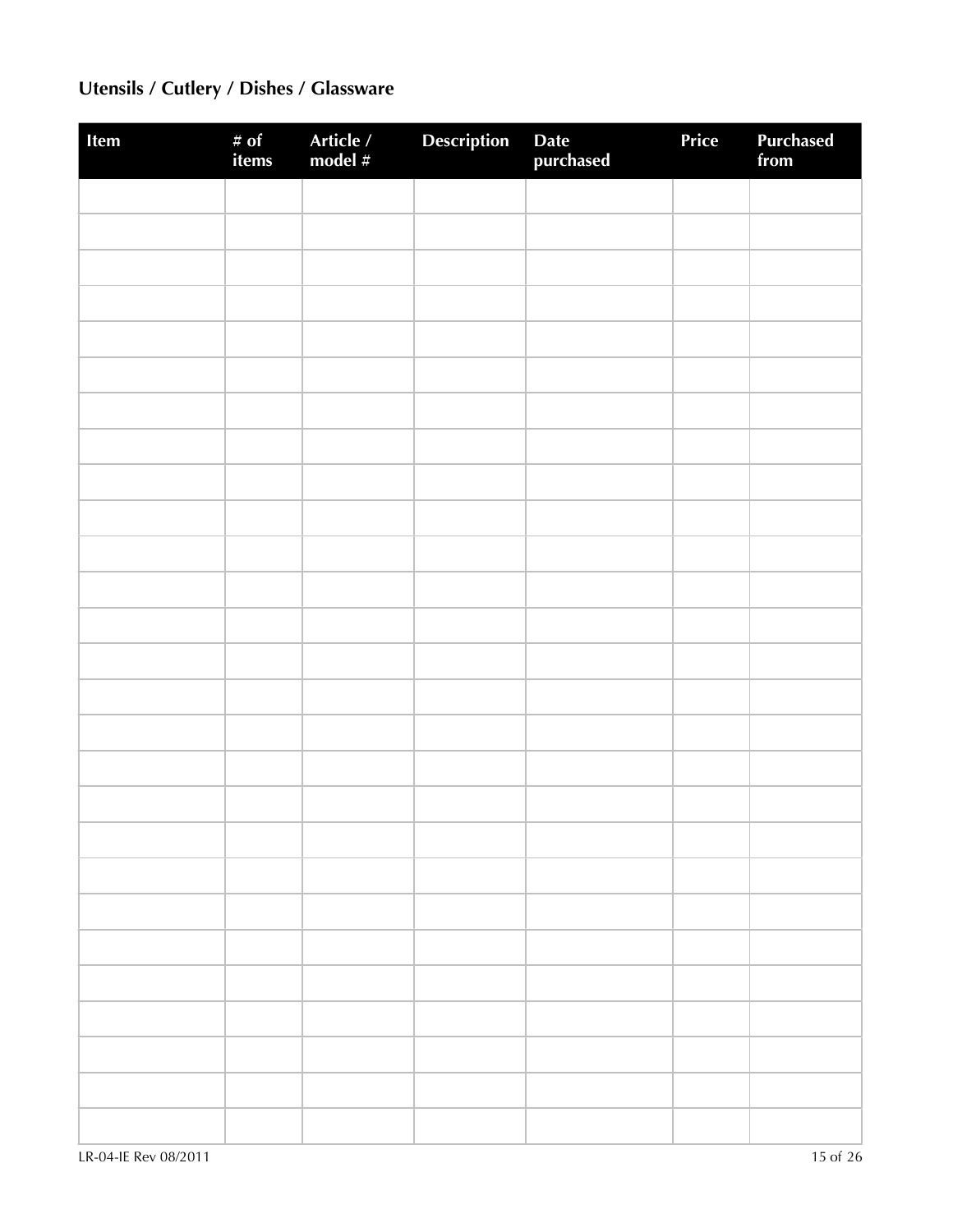# **Pots and Pans / Baking Pans and Dishes / Bowls**

| Item | # of<br>items | Article /<br>model # | Description | Date<br>purchased | Price | <b>Purchased</b><br>from |
|------|---------------|----------------------|-------------|-------------------|-------|--------------------------|
|      |               |                      |             |                   |       |                          |
|      |               |                      |             |                   |       |                          |
|      |               |                      |             |                   |       |                          |
|      |               |                      |             |                   |       |                          |
|      |               |                      |             |                   |       |                          |
|      |               |                      |             |                   |       |                          |
|      |               |                      |             |                   |       |                          |
|      |               |                      |             |                   |       |                          |
|      |               |                      |             |                   |       |                          |
|      |               |                      |             |                   |       |                          |
|      |               |                      |             |                   |       |                          |
|      |               |                      |             |                   |       |                          |
|      |               |                      |             |                   |       |                          |
|      |               |                      |             |                   |       |                          |
|      |               |                      |             |                   |       |                          |
|      |               |                      |             |                   |       |                          |
|      |               |                      |             |                   |       |                          |
|      |               |                      |             |                   |       |                          |
|      |               |                      |             |                   |       |                          |
|      |               |                      |             |                   |       |                          |
|      |               |                      |             |                   |       |                          |
|      |               |                      |             |                   |       |                          |
|      |               |                      |             |                   |       |                          |
|      |               |                      |             |                   |       |                          |
|      |               |                      |             |                   |       |                          |
|      |               |                      |             |                   |       |                          |
|      |               |                      |             |                   |       |                          |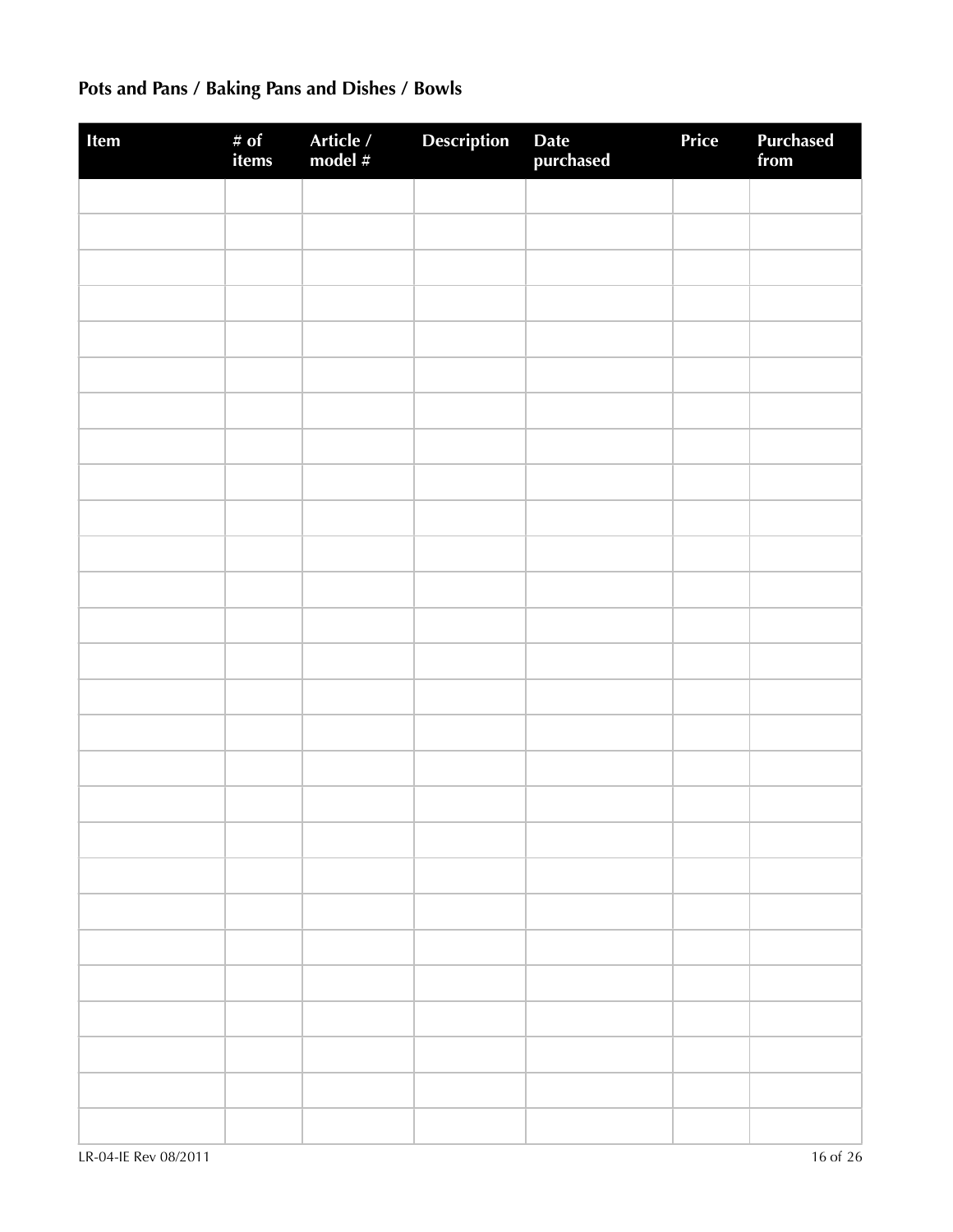## **Family Room**

| Item                        | # of<br>items | Article /<br>model # | <b>Description</b> | <b>Date</b><br>purchased | Price | <b>Purchased</b><br>from |
|-----------------------------|---------------|----------------------|--------------------|--------------------------|-------|--------------------------|
| Sofas                       |               |                      |                    |                          |       |                          |
| Ottoman                     |               |                      |                    |                          |       |                          |
| Chairs                      |               |                      |                    |                          |       |                          |
| Lamps                       |               |                      |                    |                          |       |                          |
| Rugs                        |               |                      |                    |                          |       |                          |
| <b>Tables</b>               |               |                      |                    |                          |       |                          |
| Curtains                    |               |                      |                    |                          |       |                          |
| Draperies                   |               |                      |                    |                          |       |                          |
| MIrrors                     |               |                      |                    |                          |       |                          |
| Clocks                      |               |                      |                    |                          |       |                          |
| Radios                      |               |                      |                    |                          |       |                          |
| Piano/organ                 |               |                      |                    |                          |       |                          |
| Stereo                      |               |                      |                    |                          |       |                          |
| Pictures/wall hang-<br>ings |               |                      |                    |                          |       |                          |
|                             |               |                      |                    |                          |       |                          |
|                             |               |                      |                    |                          |       |                          |
| Desk                        |               |                      |                    |                          |       |                          |
| Fireplace equip-<br>ment    |               |                      |                    |                          |       |                          |
| Bookcase                    |               |                      |                    |                          |       |                          |
| Television                  |               |                      |                    |                          |       |                          |
| Video games                 |               |                      |                    |                          |       |                          |
| Tapes                       |               |                      |                    |                          |       |                          |
| Compact disks               |               |                      |                    |                          |       |                          |
| ${\sf VCR}$                 |               |                      |                    |                          |       |                          |
| DVD player                  |               |                      |                    |                          |       |                          |
| $\textsf{DVDs}$             |               |                      |                    |                          |       |                          |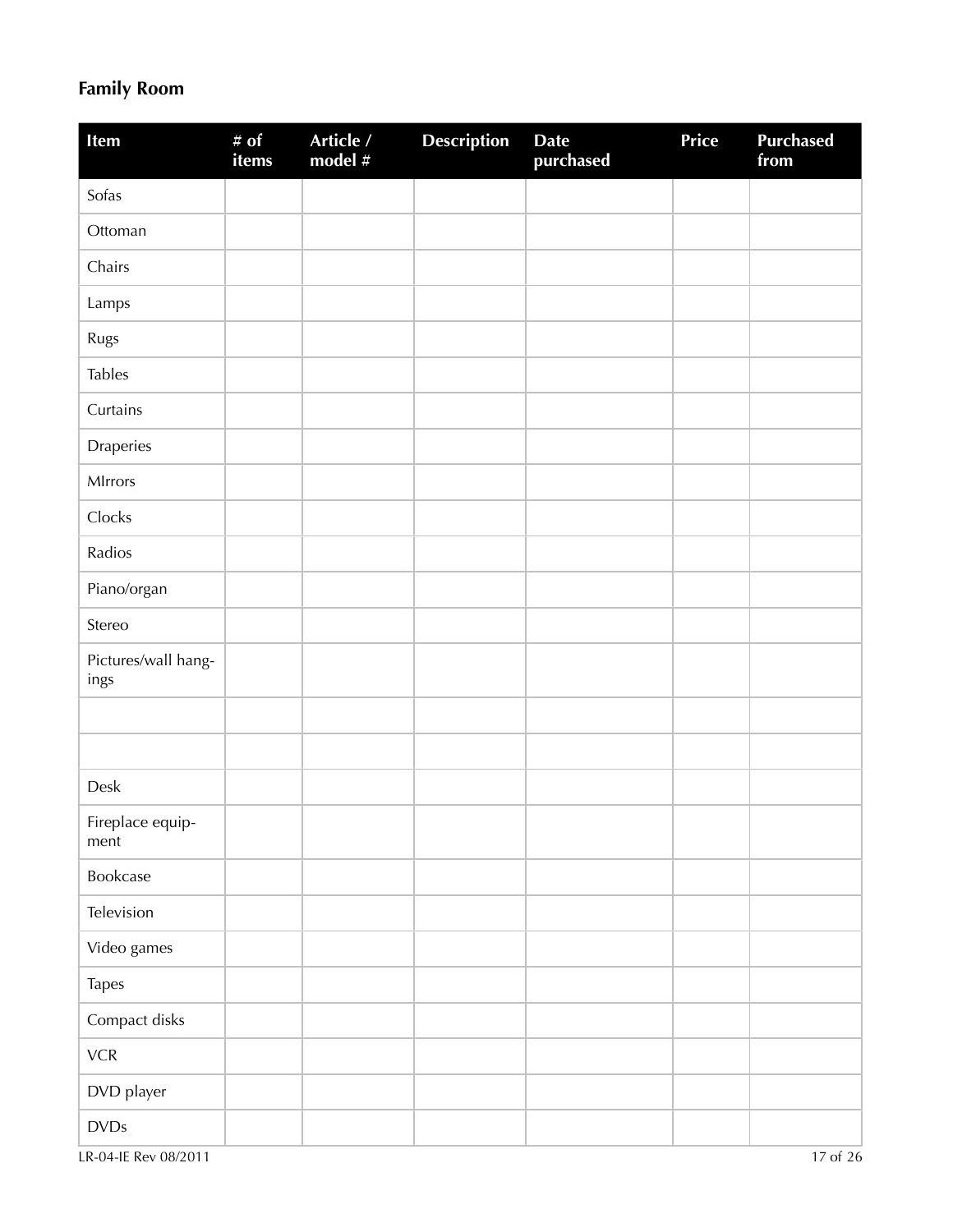| Item             | # of<br>items | Article /<br>model # | <b>Description</b> | Date<br>purchased | Price | <b>Purchased</b><br>from |
|------------------|---------------|----------------------|--------------------|-------------------|-------|--------------------------|
| Air conditioner  |               |                      |                    |                   |       |                          |
| Cabinet contents |               |                      |                    |                   |       |                          |
|                  |               |                      |                    |                   |       |                          |
|                  |               |                      |                    |                   |       |                          |
| <b>Books</b>     |               |                      |                    |                   |       |                          |
| Camcorder        |               |                      |                    |                   |       |                          |
| Plants           |               |                      |                    |                   |       |                          |
|                  |               |                      |                    |                   |       |                          |
|                  |               |                      |                    |                   |       |                          |
| Other            |               |                      |                    |                   |       |                          |
|                  |               |                      |                    |                   |       |                          |
|                  |               |                      |                    |                   |       |                          |
|                  |               |                      |                    |                   |       |                          |
|                  |               |                      |                    |                   |       |                          |
|                  |               |                      |                    |                   |       |                          |
|                  |               |                      |                    |                   |       |                          |
|                  |               |                      |                    |                   |       |                          |
|                  |               |                      |                    |                   |       |                          |
|                  |               |                      |                    |                   |       |                          |
|                  |               |                      |                    |                   |       |                          |
|                  |               |                      |                    |                   |       |                          |
|                  |               |                      |                    |                   |       |                          |
|                  |               |                      |                    |                   |       |                          |
|                  |               |                      |                    |                   |       |                          |
|                  |               |                      |                    |                   |       |                          |
|                  |               |                      |                    |                   |       |                          |
|                  |               |                      |                    |                   |       |                          |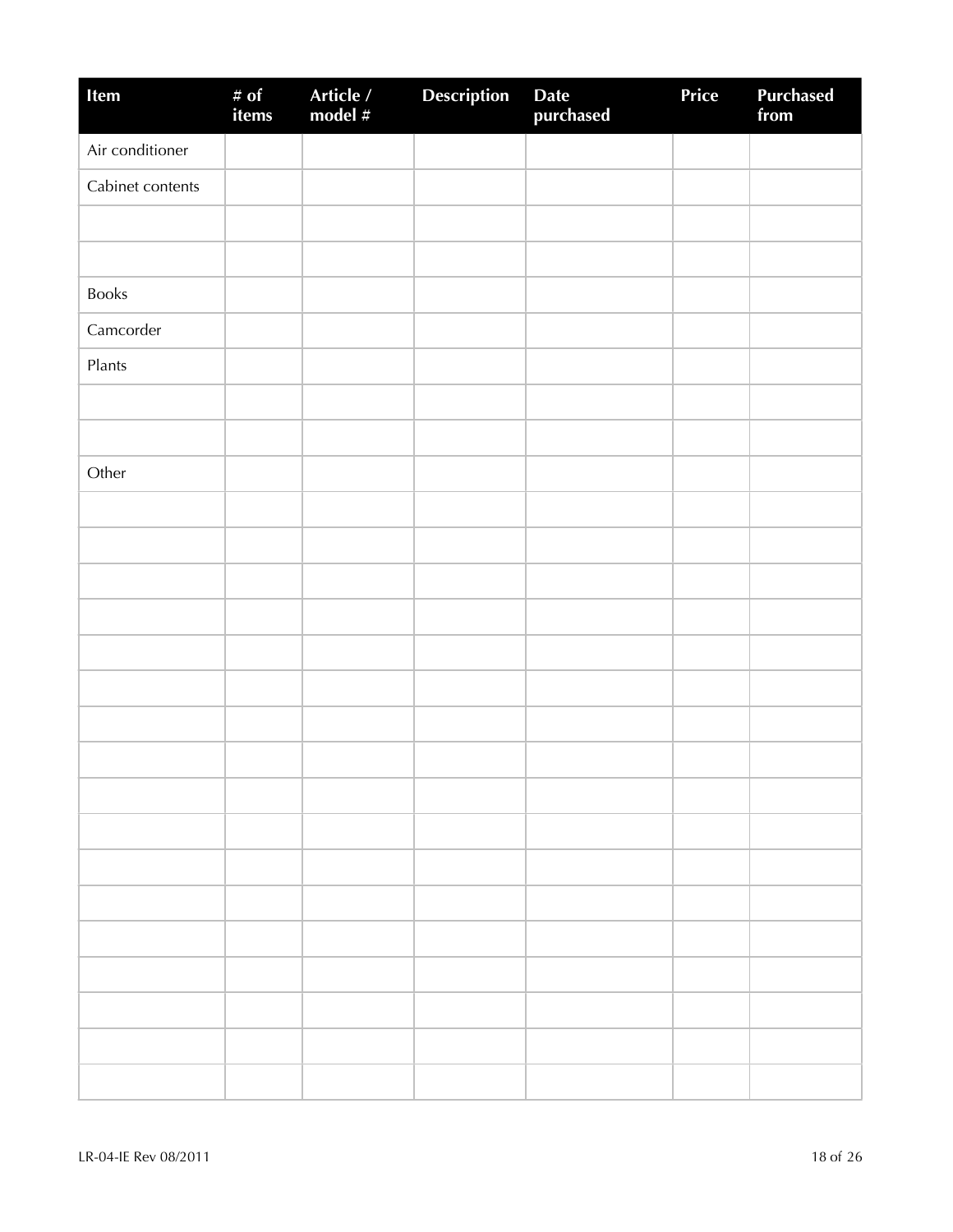### **Home Office**

| Item                     | # $of$<br>items | Article /<br>model # | <b>Description</b> | <b>Date</b><br>purchased | <b>Price</b> | <b>Purchased</b><br>from |
|--------------------------|-----------------|----------------------|--------------------|--------------------------|--------------|--------------------------|
| ${\sf Desk}$             |                 |                      |                    |                          |              |                          |
| Chair                    |                 |                      |                    |                          |              |                          |
| Couch                    |                 |                      |                    |                          |              |                          |
| Computer                 |                 |                      |                    |                          |              |                          |
| Printer                  |                 |                      |                    |                          |              |                          |
| Scanner                  |                 |                      |                    |                          |              |                          |
| Fax machine              |                 |                      |                    |                          |              |                          |
| Cordless phone           |                 |                      |                    |                          |              |                          |
| Tape recorder            |                 |                      |                    |                          |              |                          |
| Bookcase                 |                 |                      |                    |                          |              |                          |
| Books                    |                 |                      |                    |                          |              |                          |
| Curtains                 |                 |                      |                    |                          |              |                          |
| Lamps                    |                 |                      |                    |                          |              |                          |
| Radio                    |                 |                      |                    |                          |              |                          |
| Rug                      |                 |                      |                    |                          |              |                          |
| Fireplace equip-<br>ment |                 |                      |                    |                          |              |                          |
| Other                    |                 |                      |                    |                          |              |                          |
|                          |                 |                      |                    |                          |              |                          |
|                          |                 |                      |                    |                          |              |                          |
|                          |                 |                      |                    |                          |              |                          |
|                          |                 |                      |                    |                          |              |                          |
|                          |                 |                      |                    |                          |              |                          |
|                          |                 |                      |                    |                          |              |                          |
|                          |                 |                      |                    |                          |              |                          |
|                          |                 |                      |                    |                          |              |                          |
|                          |                 |                      |                    |                          |              |                          |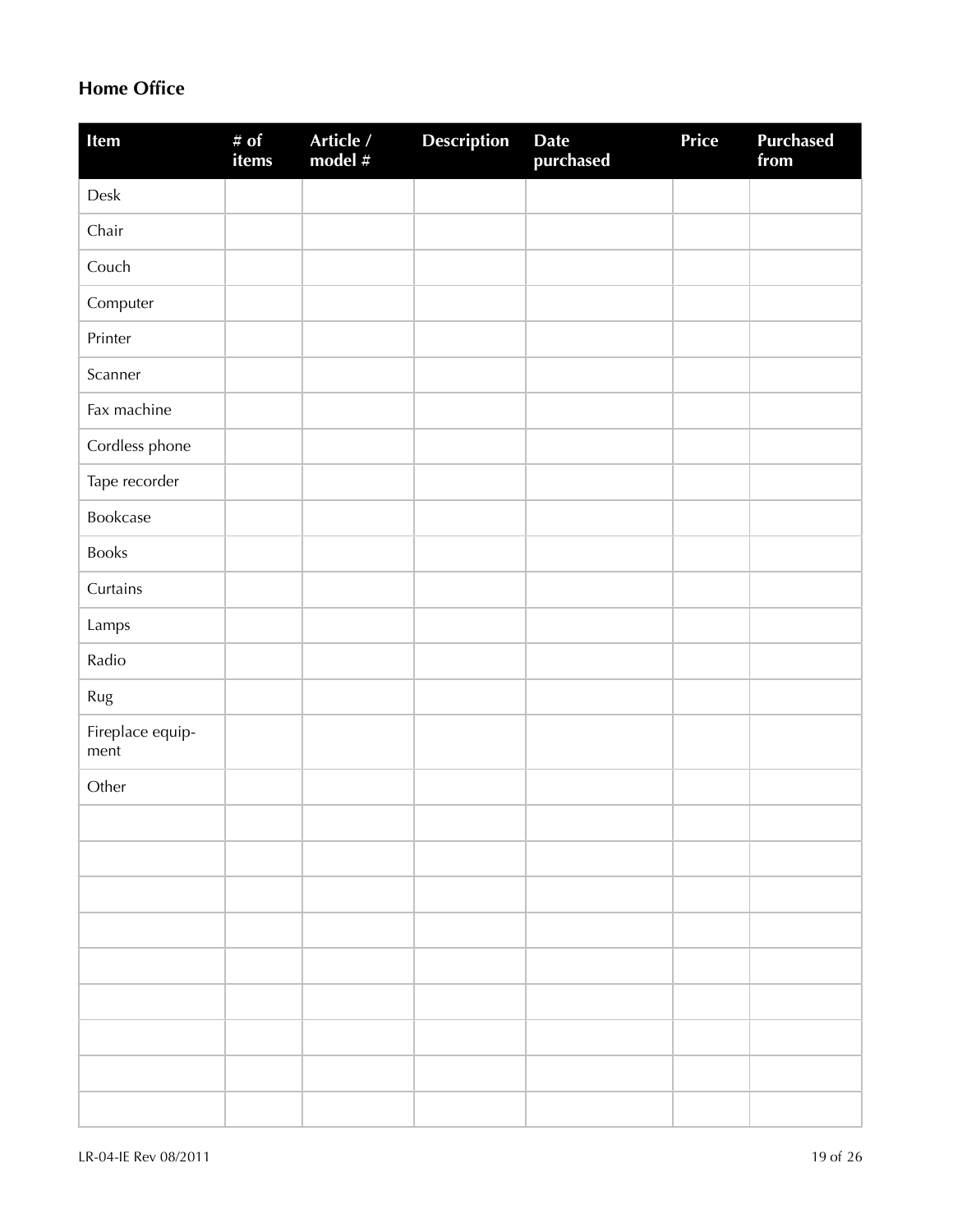#### **Bathroom 1**

| Item                        | # of<br>items | Article /<br>model # | <b>Description</b> | <b>Date</b><br>purchased | Price | <b>Purchased</b><br>from |
|-----------------------------|---------------|----------------------|--------------------|--------------------------|-------|--------------------------|
| Clothes hamper              |               |                      |                    |                          |       |                          |
| Curtains                    |               |                      |                    |                          |       |                          |
| Electrical appli-<br>ances  |               |                      |                    |                          |       |                          |
| Scale                       |               |                      |                    |                          |       |                          |
| Shower curtain              |               |                      |                    |                          |       |                          |
| Pictures/wall hang-<br>ings |               |                      |                    |                          |       |                          |
| Toliet arcticles            |               |                      |                    |                          |       |                          |
| Linens                      |               |                      |                    |                          |       |                          |
|                             |               |                      |                    |                          |       |                          |
|                             |               |                      |                    |                          |       |                          |
|                             |               |                      |                    |                          |       |                          |
|                             |               |                      |                    |                          |       |                          |
| Other                       |               |                      |                    |                          |       |                          |
|                             |               |                      |                    |                          |       |                          |
|                             |               |                      |                    |                          |       |                          |
|                             |               |                      |                    |                          |       |                          |
|                             |               |                      |                    |                          |       |                          |
|                             |               |                      |                    |                          |       |                          |
|                             |               |                      |                    |                          |       |                          |
|                             |               |                      |                    |                          |       |                          |
|                             |               |                      |                    |                          |       |                          |
|                             |               |                      |                    |                          |       |                          |
|                             |               |                      |                    |                          |       |                          |
|                             |               |                      |                    |                          |       |                          |
|                             |               |                      |                    |                          |       |                          |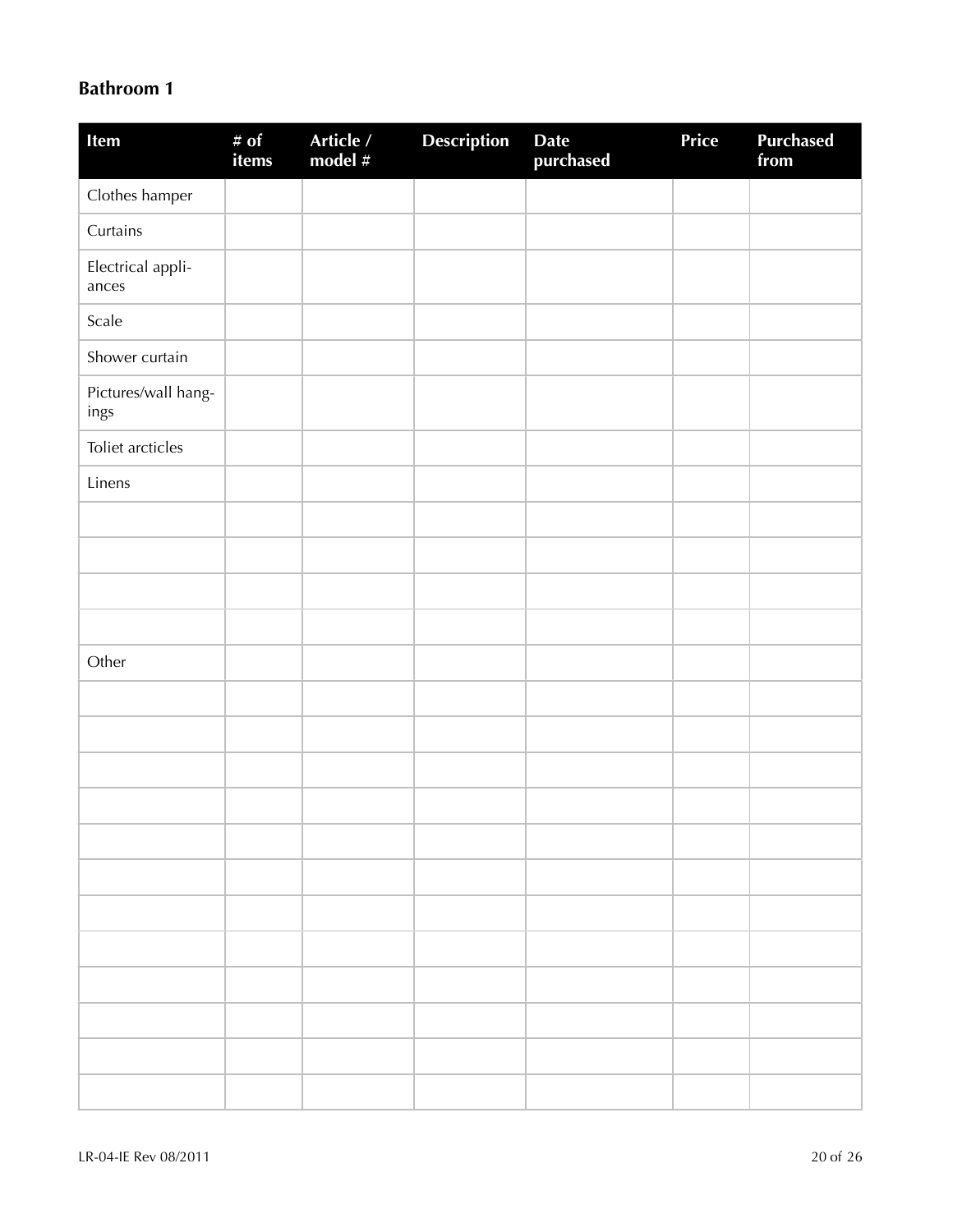### **Bathroom 2**

| Item                        | # of<br>items | Article /<br>model # | Description | Date<br>purchased | Price | <b>Purchased</b><br>from |
|-----------------------------|---------------|----------------------|-------------|-------------------|-------|--------------------------|
| Clothes hamper              |               |                      |             |                   |       |                          |
| Curtains                    |               |                      |             |                   |       |                          |
| Electrical appli-<br>ances  |               |                      |             |                   |       |                          |
| Scale                       |               |                      |             |                   |       |                          |
| Shower curtain              |               |                      |             |                   |       |                          |
| Pictures/wall hang-<br>ings |               |                      |             |                   |       |                          |
| Toliet arcticles            |               |                      |             |                   |       |                          |
| Linens                      |               |                      |             |                   |       |                          |
|                             |               |                      |             |                   |       |                          |
|                             |               |                      |             |                   |       |                          |
|                             |               |                      |             |                   |       |                          |
|                             |               |                      |             |                   |       |                          |
| Other                       |               |                      |             |                   |       |                          |
|                             |               |                      |             |                   |       |                          |
|                             |               |                      |             |                   |       |                          |
|                             |               |                      |             |                   |       |                          |
|                             |               |                      |             |                   |       |                          |
|                             |               |                      |             |                   |       |                          |
|                             |               |                      |             |                   |       |                          |
|                             |               |                      |             |                   |       |                          |
|                             |               |                      |             |                   |       |                          |
|                             |               |                      |             |                   |       |                          |
|                             |               |                      |             |                   |       |                          |
|                             |               |                      |             |                   |       |                          |
|                             |               |                      |             |                   |       |                          |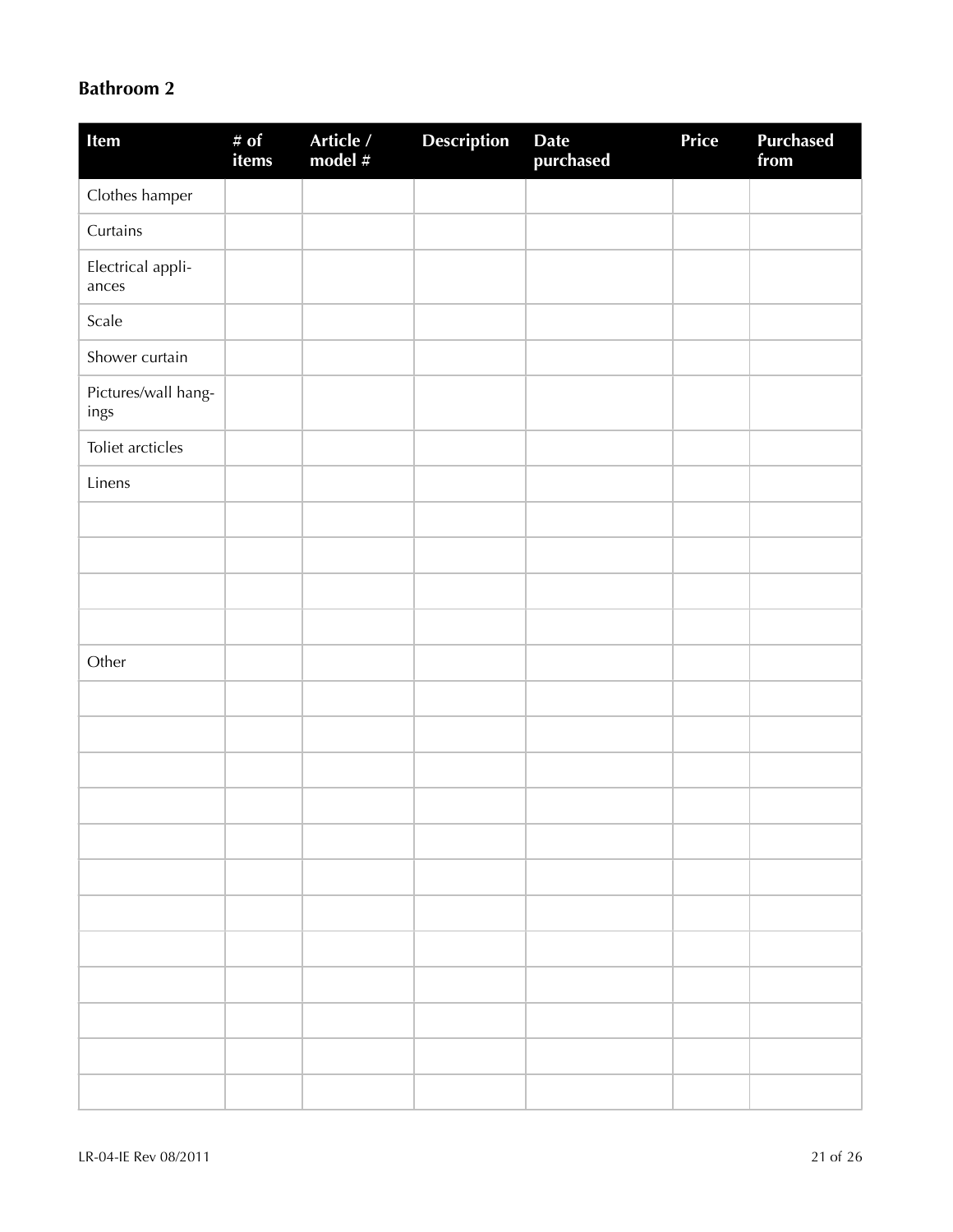## **Garage / Basement**

| Item                      | # $\overline{of}$<br>items | Article /<br>model # | <b>Description</b> | <b>Date</b><br>purchased | Price | <b>Purchased</b><br>from |
|---------------------------|----------------------------|----------------------|--------------------|--------------------------|-------|--------------------------|
| Luggage/trunks            |                            |                      |                    |                          |       |                          |
| Sports equipment          |                            |                      |                    |                          |       |                          |
| <b>Boats</b>              |                            |                      |                    |                          |       |                          |
| Trailers                  |                            |                      |                    |                          |       |                          |
| Heater                    |                            |                      |                    |                          |       |                          |
| Dehumidifier              |                            |                      |                    |                          |       |                          |
| Ornamental lawn<br>items  |                            |                      |                    |                          |       |                          |
| Lawn mower                |                            |                      |                    |                          |       |                          |
| Shovels                   |                            |                      |                    |                          |       |                          |
| Spreaders                 |                            |                      |                    |                          |       |                          |
| Sprinklers/hoses          |                            |                      |                    |                          |       |                          |
| Snow blower               |                            |                      |                    |                          |       |                          |
| Garden tools/<br>supplies |                            |                      |                    |                          |       |                          |
| Ladders/step stools       |                            |                      |                    |                          |       |                          |
| Work bench                |                            |                      |                    |                          |       |                          |
| Carpentry tools           |                            |                      |                    |                          |       |                          |
| Holiday decora-<br>tions  |                            |                      |                    |                          |       |                          |
| Pet supplies              |                            |                      |                    |                          |       |                          |
| Other                     |                            |                      |                    |                          |       |                          |
|                           |                            |                      |                    |                          |       |                          |
|                           |                            |                      |                    |                          |       |                          |
|                           |                            |                      |                    |                          |       |                          |
|                           |                            |                      |                    |                          |       |                          |
|                           |                            |                      |                    |                          |       |                          |
|                           |                            |                      |                    |                          |       |                          |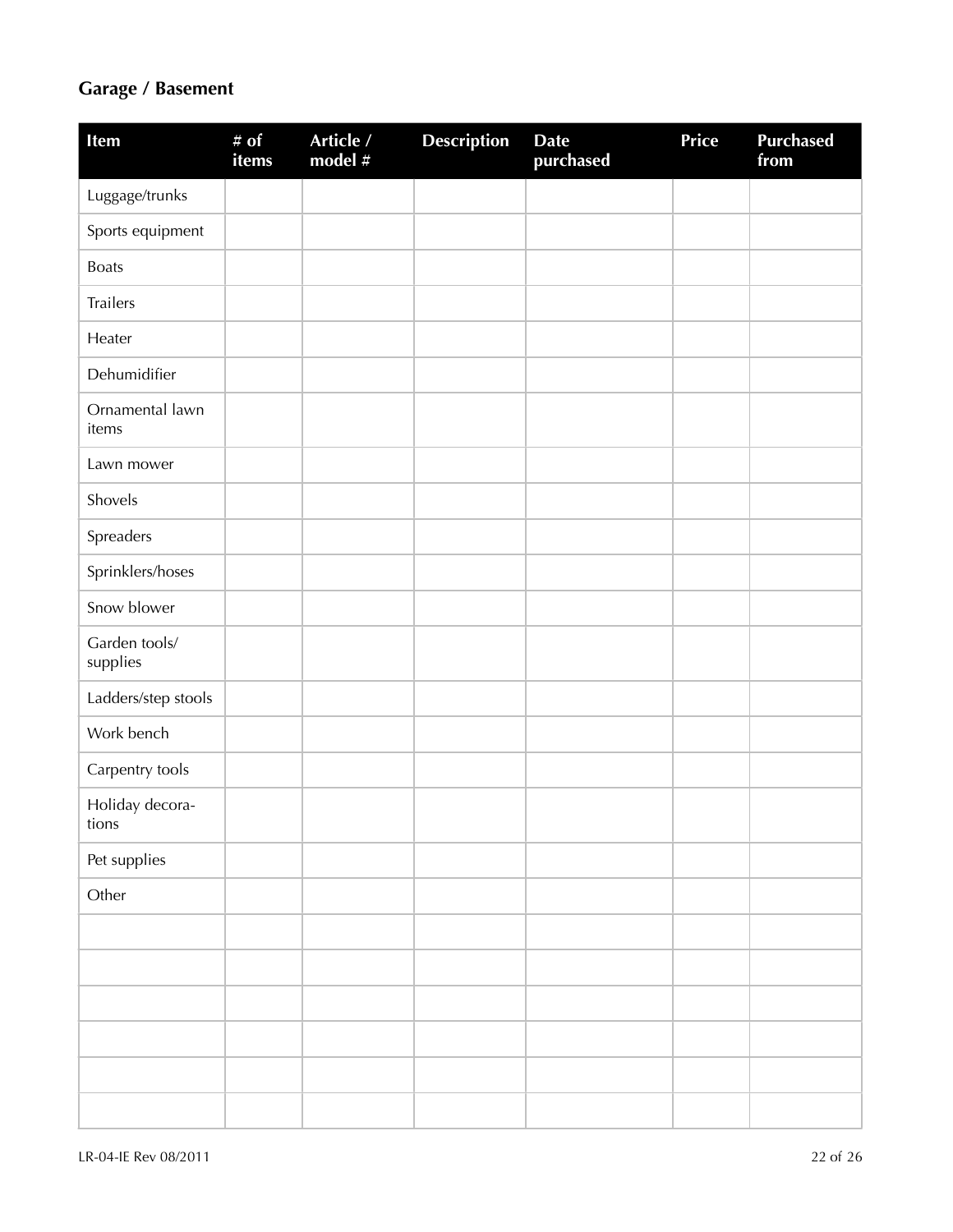### **Porch / Patio**

| Item           | # of<br>items | Article /<br>model # | <b>Description</b> | Date<br>purchased | Price | <b>Purchased</b><br>from |
|----------------|---------------|----------------------|--------------------|-------------------|-------|--------------------------|
| Chairs         |               |                      |                    |                   |       |                          |
| <b>Tables</b>  |               |                      |                    |                   |       |                          |
| Umbrella       |               |                      |                    |                   |       |                          |
| Floor covering |               |                      |                    |                   |       |                          |
| Grill          |               |                      |                    |                   |       |                          |
| Planters       |               |                      |                    |                   |       |                          |
| Other          |               |                      |                    |                   |       |                          |
|                |               |                      |                    |                   |       |                          |
|                |               |                      |                    |                   |       |                          |
|                |               |                      |                    |                   |       |                          |
|                |               |                      |                    |                   |       |                          |
|                |               |                      |                    |                   |       |                          |
|                |               |                      |                    |                   |       |                          |
|                |               |                      |                    |                   |       |                          |
|                |               |                      |                    |                   |       |                          |
|                |               |                      |                    |                   |       |                          |
|                |               |                      |                    |                   |       |                          |
|                |               |                      |                    |                   |       |                          |
|                |               |                      |                    |                   |       |                          |
|                |               |                      |                    |                   |       |                          |
|                |               |                      |                    |                   |       |                          |
|                |               |                      |                    |                   |       |                          |
|                |               |                      |                    |                   |       |                          |
|                |               |                      |                    |                   |       |                          |
|                |               |                      |                    |                   |       |                          |
|                |               |                      |                    |                   |       |                          |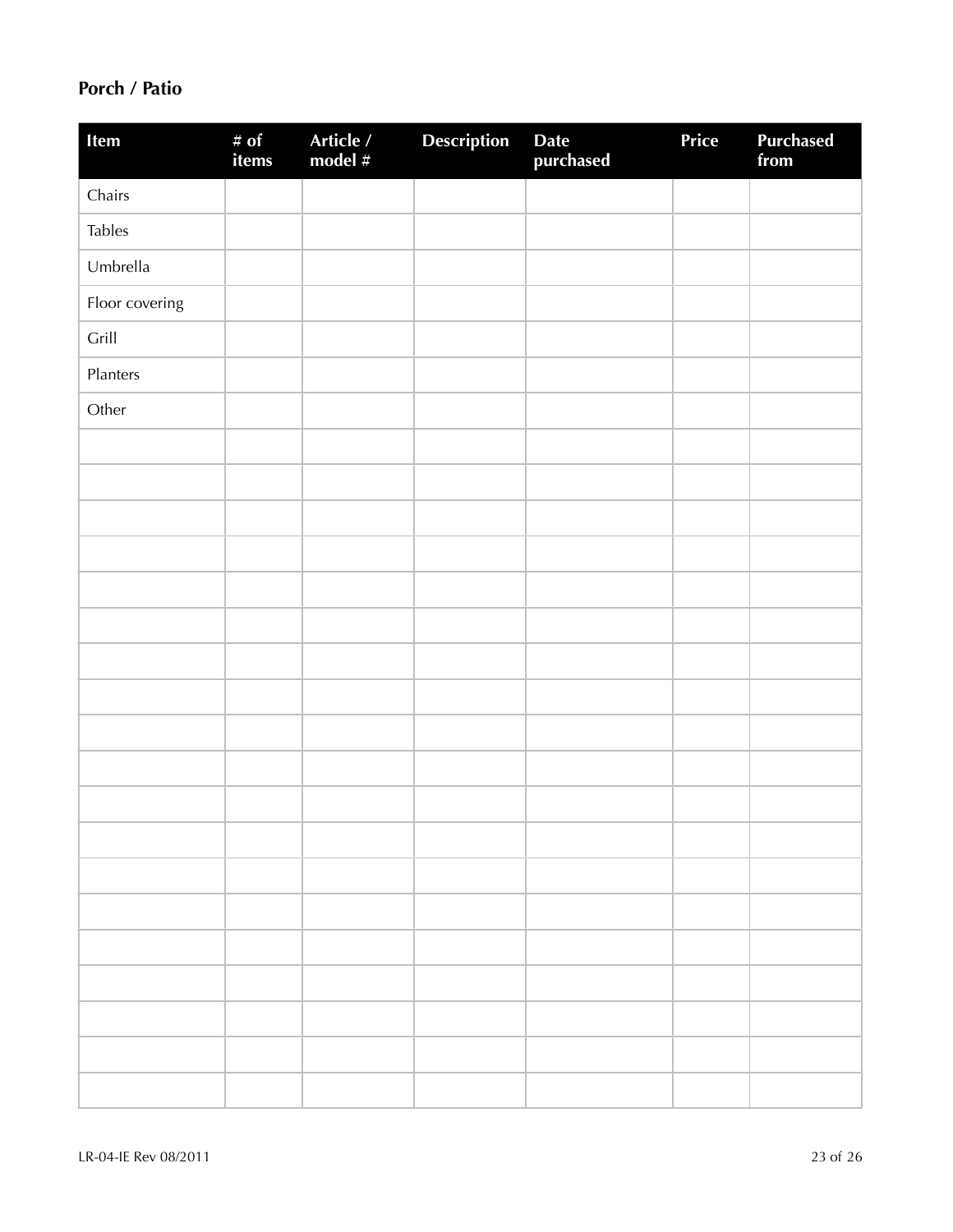### **Closets**

| Item           | # of<br>items | Article /<br>model # | Description | Date<br>purchased | Price | Purchased<br>from |
|----------------|---------------|----------------------|-------------|-------------------|-------|-------------------|
| Chairs         |               |                      |             |                   |       |                   |
| <b>Tables</b>  |               |                      |             |                   |       |                   |
| Umbrella       |               |                      |             |                   |       |                   |
| Floor covering |               |                      |             |                   |       |                   |
| Grill          |               |                      |             |                   |       |                   |
| Planters       |               |                      |             |                   |       |                   |
| Other          |               |                      |             |                   |       |                   |
|                |               |                      |             |                   |       |                   |
|                |               |                      |             |                   |       |                   |
|                |               |                      |             |                   |       |                   |
|                |               |                      |             |                   |       |                   |
|                |               |                      |             |                   |       |                   |
|                |               |                      |             |                   |       |                   |
|                |               |                      |             |                   |       |                   |
|                |               |                      |             |                   |       |                   |
|                |               |                      |             |                   |       |                   |
|                |               |                      |             |                   |       |                   |
|                |               |                      |             |                   |       |                   |
|                |               |                      |             |                   |       |                   |
|                |               |                      |             |                   |       |                   |
|                |               |                      |             |                   |       |                   |
|                |               |                      |             |                   |       |                   |
|                |               |                      |             |                   |       |                   |
|                |               |                      |             |                   |       |                   |
|                |               |                      |             |                   |       |                   |
|                |               |                      |             |                   |       |                   |
|                |               |                      |             |                   |       |                   |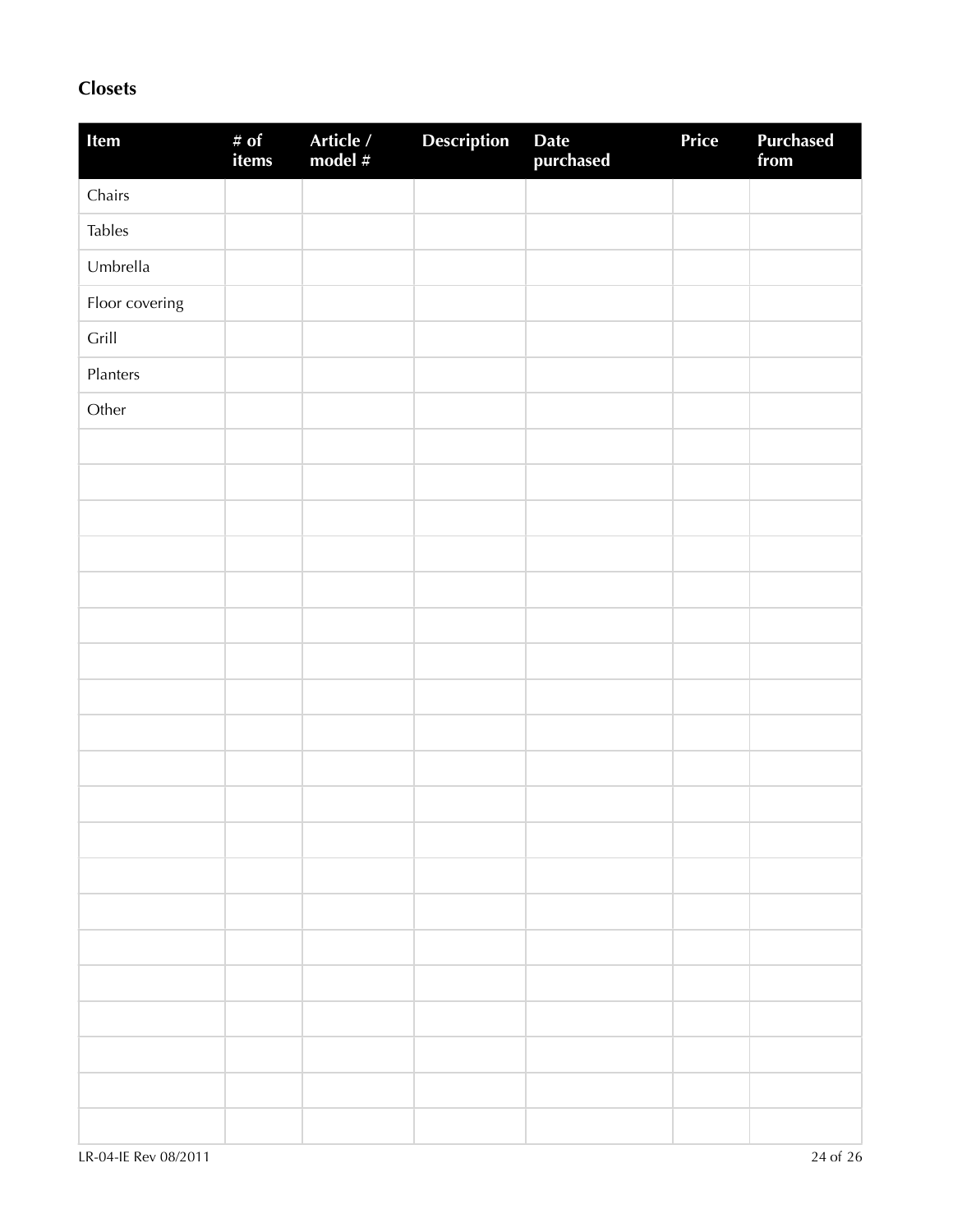### **Miscellaneous items**

| Item | # of<br>items | Article /<br>model # | Description | Date<br>purchased | Price | Purchased<br>from |
|------|---------------|----------------------|-------------|-------------------|-------|-------------------|
|      |               |                      |             |                   |       |                   |
|      |               |                      |             |                   |       |                   |
|      |               |                      |             |                   |       |                   |
|      |               |                      |             |                   |       |                   |
|      |               |                      |             |                   |       |                   |
|      |               |                      |             |                   |       |                   |
|      |               |                      |             |                   |       |                   |
|      |               |                      |             |                   |       |                   |
|      |               |                      |             |                   |       |                   |
|      |               |                      |             |                   |       |                   |
|      |               |                      |             |                   |       |                   |
|      |               |                      |             |                   |       |                   |
|      |               |                      |             |                   |       |                   |
|      |               |                      |             |                   |       |                   |
|      |               |                      |             |                   |       |                   |
|      |               |                      |             |                   |       |                   |
|      |               |                      |             |                   |       |                   |
|      |               |                      |             |                   |       |                   |
|      |               |                      |             |                   |       |                   |
|      |               |                      |             |                   |       |                   |
|      |               |                      |             |                   |       |                   |
|      |               |                      |             |                   |       |                   |
|      |               |                      |             |                   |       |                   |
|      |               |                      |             |                   |       |                   |
|      |               |                      |             |                   |       |                   |
|      |               |                      |             |                   |       |                   |
|      |               |                      |             |                   |       |                   |